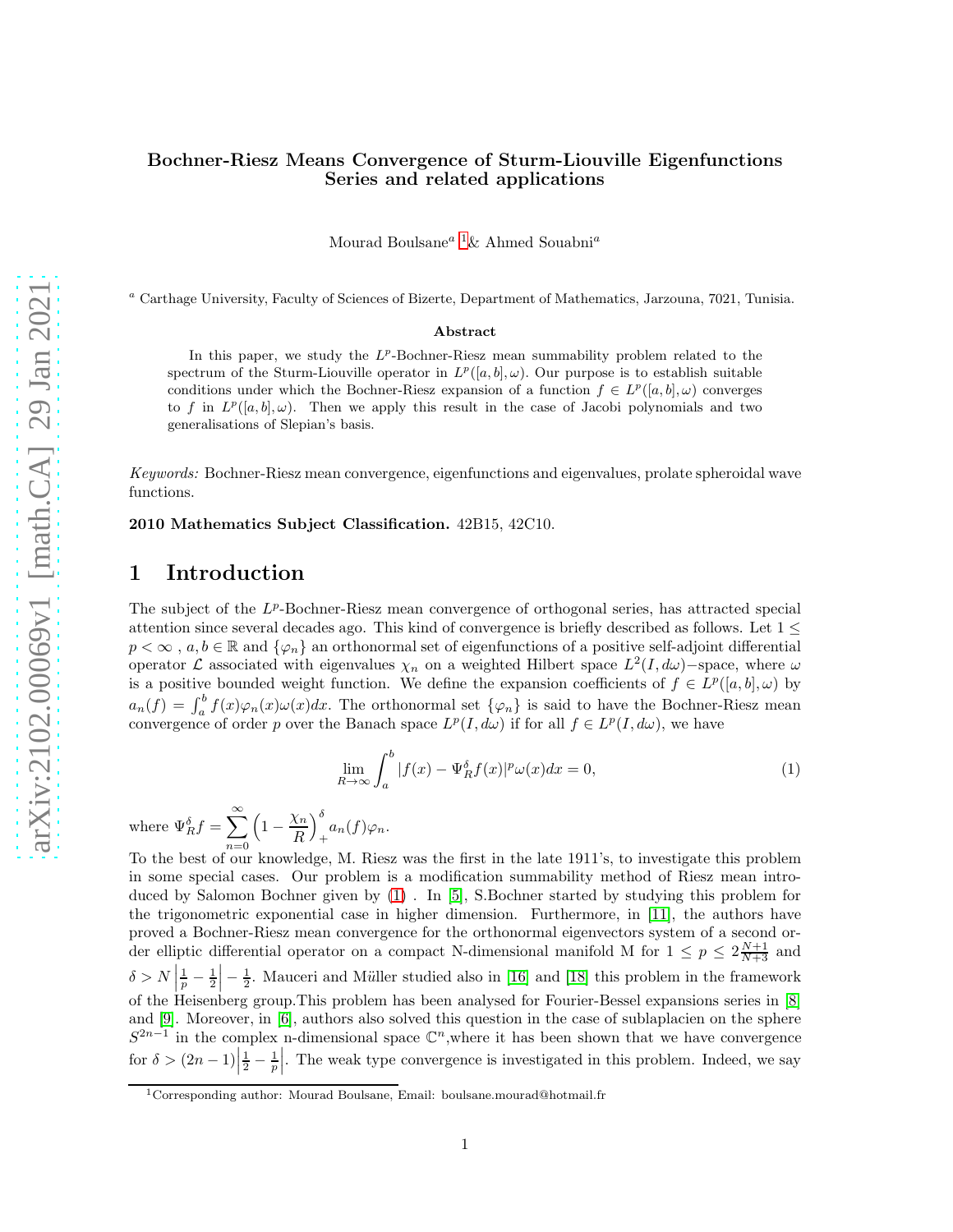that an orthonormal family  $\varphi_n$  of  $L^p(I,\omega)$  have a weakly Bochner-Riesz mean convergence if  $\Psi_R^{\delta}$ converge to f almost everywhere for every  $f \in L^p(I, \omega)$ . This problem is solved in some special cases of orthonormal systems like Jacobi and Laguerre polynomials in [\[17\]](#page-14-7) and for the eigenfunctions of the Hermite operator in higher dimension in [\[7\]](#page-14-8).

In this work, we extend the  $L^p$ -Bochner-Riesz means convergence to the Jacobi polynomials, the circular and the generalized prolate spheroidal wave functions denoted by (CPSWFs) and (GPSWFs), respectively. The two last families are defined respectively as the eigenfunctions of the operators

$$
\mathcal{H}_c^{\alpha} f(x) = \int_0^1 \sqrt{cxy} J_{\alpha}(cxy) f(y) dy, \quad \mathcal{F}_c^{(\alpha)} f(x) = \int_{-1}^1 e^{icxy} f(y) (1 - y^2)^{\alpha} dy,
$$

where  $\alpha > -1/2$ ,  $c > 0$  are two real numbers. These two sets of orthonormal functions are characterized as solutions of some Sturm-Liouville problems. The second family we consider is the weighted, some times called generalized, prolate spheroidal wave functions (GPSWFs) introduced by Wang-Zhang [\[25\]](#page-15-0). Note that the classical PSWFs correspond to the special case of the GPSWFs with  $\alpha = 0.$ 

Our first aim in this paper is to prove that we have  $L^p$ -Bochner-Riesz mean convergence of an orthonormal basis of eigenfunctions  $\varphi_n$  of a Sturm-Liouville operator  $\mathcal L$  associated with eigenvalues  $\chi_n$  on the weighted-space  $L^p(I,\omega)$  whenever  $\delta > \frac{\gamma(p')}{\varepsilon}$  where  $\gamma(p)$  satisfy  $\|\varphi_n\|_p \leq Cn^{\gamma(p)}$ . Our second aim is to apply the previous result to solve the problem of Bochner Riesz related to the spectrum of the Sturm-Liouville operator for the two previous generalizations of PSWFs and for the Jacobi polynomials.

This work is organised as follows. In section 2, we give some mathematical preliminaries on Sturm-Liouville theory and some properties of the CPSWfs and GPSWFs. Note that these functions can be considered as generalizations of the spherical Bessel functions  $j_n^{(\alpha)}$  and Gegenbauer's polynomials  $\widetilde{P}_n^{(\alpha)}$ , respectively. In section 3, we formalize some conditions on the orthonormal basis of  $L^2(I,\omega)$  that will ensure the convergence of  $\Psi_R^{\delta}$  f to f in  $L^p$  as  $R \to \infty$ . Finally, in section 4, we apply this general result to find a sufficient condition for the  $L^p$ - Bochner-Riesz means convergence in the case of weighted and circular prolate spheroidal wave functions and consequently for Jacobi polynomials as a particular case of weighted prolates. Also, we further give a necessary condition in the case of Jacobi polynomials.

## 2 Mathematical preliminaries

In this paragraph, we give some mathematical preliminaries that will be frequently used in the proofs of the different results of this work.

#### 2.1 Some facts about Sturm-Liouville theory

The Sturm-Liouville differential operator is defined as follows, see for example [1],

$$
\mathcal{L}y(x) = \frac{d}{dx}[p(x)y'(x)] + q(x)y(x), \quad x \in I = (a, b).
$$
\n(2)

with  $r = \frac{1}{p}, q \in L^1(I, \mathbb{R})$ . The Sturm-Liouville eigenvalues problem is given by the following differential equation :

$$
\mathcal{L}.u(x) = -\chi \omega(x)u(x), \quad \sigma \in L^1(I,\mathbb{R}).
$$
\n(3)

That is

$$
\frac{d}{dx}\left[p(x)\frac{du}{dx}\right] + q(x)u(x) + \chi\omega(x)u(x) = 0, \quad x \in I.
$$
\n(4)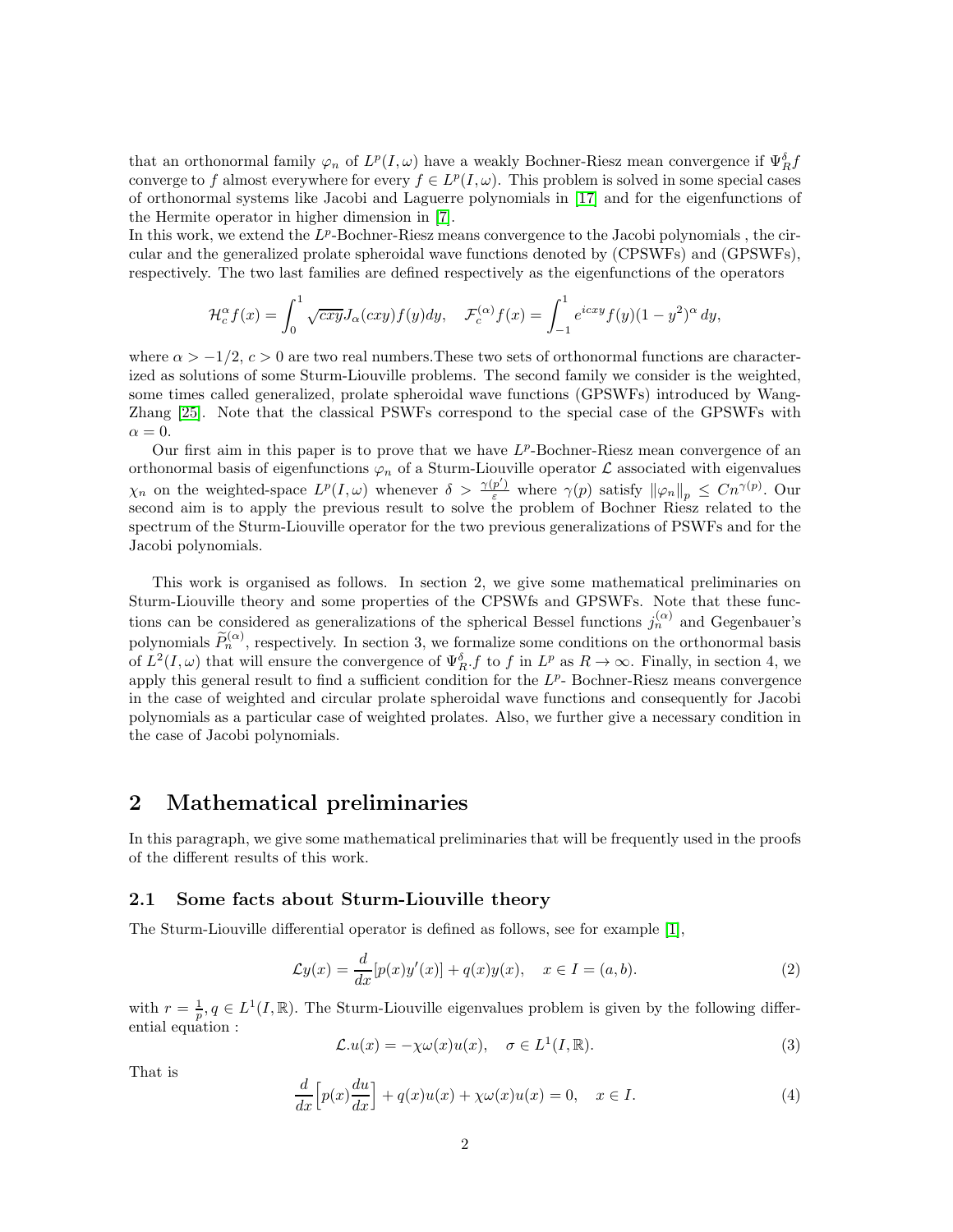Note that a Sturm-Liouville operator satisfies the following properties,

- 1.  $uLv vLu = [p(uv' vu')]$ <sup>'</sup> (Lagrange's identity)
- 2. The eigenvalues of  $\mathcal L$  are real and form an infinite countable set  $\chi_0 < \chi_1 < \cdots < \chi_n < \cdots$ with  $\lim_{n\to+\infty}\chi_n=+\infty$ .
- 3. For each eigenvalue  $\chi_n$  there exists an eigenfunction  $\phi_n$  having n zeros on [a, b].
- 4. Eigenfunctions corresponding to different eigenvalues are orthogonal with respect to the following inner product

$$
\langle f, g \rangle_{\omega} = \int_{a}^{b} f(x)g(x)\omega(x)dx, \quad f, g \in L^{2}(I, \omega).
$$

In the sequel, we assume that  $\omega(x) \geq 0$ , for  $x \in (a, b)$ .

### 2.2 Some facts about GPSWFs and CPSWFs

We first recall that, for  $c > 0$ , the prolate spheroidal wave functions PSWFs denoted by  $\psi_{n,c}$  have been introduced by D.Slepian as solutions of the following energy maximization problem

Find 
$$
f = \arg \max_{f \in B_c} \frac{\int_{-1}^{1} |f(t)|^2 dt}{\int_{\mathbb{R}} |f(t)|^2 dt}
$$
,

where  $B_c$  is the classical Paley-Wiener space, defined by

$$
B_c = \left\{ f \in L^2(\mathbb{R}), \text{ Support } \hat{f} \subseteq [-c, c] \right\}. \tag{5}
$$

Here,  $\hat{f}$  is the Fourier transform of  $f \in L^2(\mathbb{R})$ . It has been shown that they are also eigenfunctions of the integral operator with sinc kernel. A breakthrough in the theory of Slepian functions is due to Slepian,Pollard and Landau who have proved that PSWFs are also eigenfunctions of a Sturm-Liouville operator by proving a commutativity property. For more details about Slepian's functions we refer reader to [\[20,](#page-14-9) [21,](#page-14-10) [22\]](#page-14-11). In this work we are interested in two generalizations of the PSWFs. The first basis is called circular prolate spheroidal wave functions (CPSWFs) or radial part of the 2d-Slepian as some authors called, introduced by D.Slepian[\[22\]](#page-14-11) as solutions of the following problem

Find 
$$
f = \arg \max_{f \in HB_c^{\alpha}} \frac{\int_0^1 |f(t)|^2 dt}{\int_0^{\infty} |f(t)|^2 dt}
$$
,

where  $HB_c^\alpha$  is the Hankel Paley-Wiener space, defined by

$$
HB_c^{\alpha} = \left\{ f \in L^2(\mathbb{R}), \text{ Support } \mathcal{H}^{\alpha} f \subseteq [-c, c] \right\}. \tag{6}
$$

Here the Hankel transform  $\mathcal{H}^{\alpha}$  is defined for  $f \in L^{1}(0, \infty)$  by

$$
\mathcal{H}^{\alpha}f(x) = \int_0^{\infty} \sqrt{xy} J_{\alpha}(xy) f(y) dy.
$$

Here  $J_\alpha(.)$  is the Bessel function and  $\alpha > -1/2$ . Like Fourier transform,  $\mathcal{H}^\alpha$  can be extended into a unitary operator on  $L^2(0,\infty)$ . They are also the different band-limited eigenfunctions of the finite Hankel transform  $\mathcal{H}_c^{\alpha}$  defined on  $L^2(0,1)$  with kernel  $H_c^{\alpha}(x,y) = \sqrt{cxy}J_{\alpha}(cxy)$  where  $J_{\alpha}$  is the Bessel function of the first type and order  $\alpha > -\frac{1}{2}$ , see for example [\[3\]](#page-13-0). That is

$$
\mathcal{H}_c^{\alpha}(\varphi_{n,c}^{\alpha}) = \mu_{n,\alpha}(c)\varphi_{n,c}^{\alpha}.
$$
\n(7)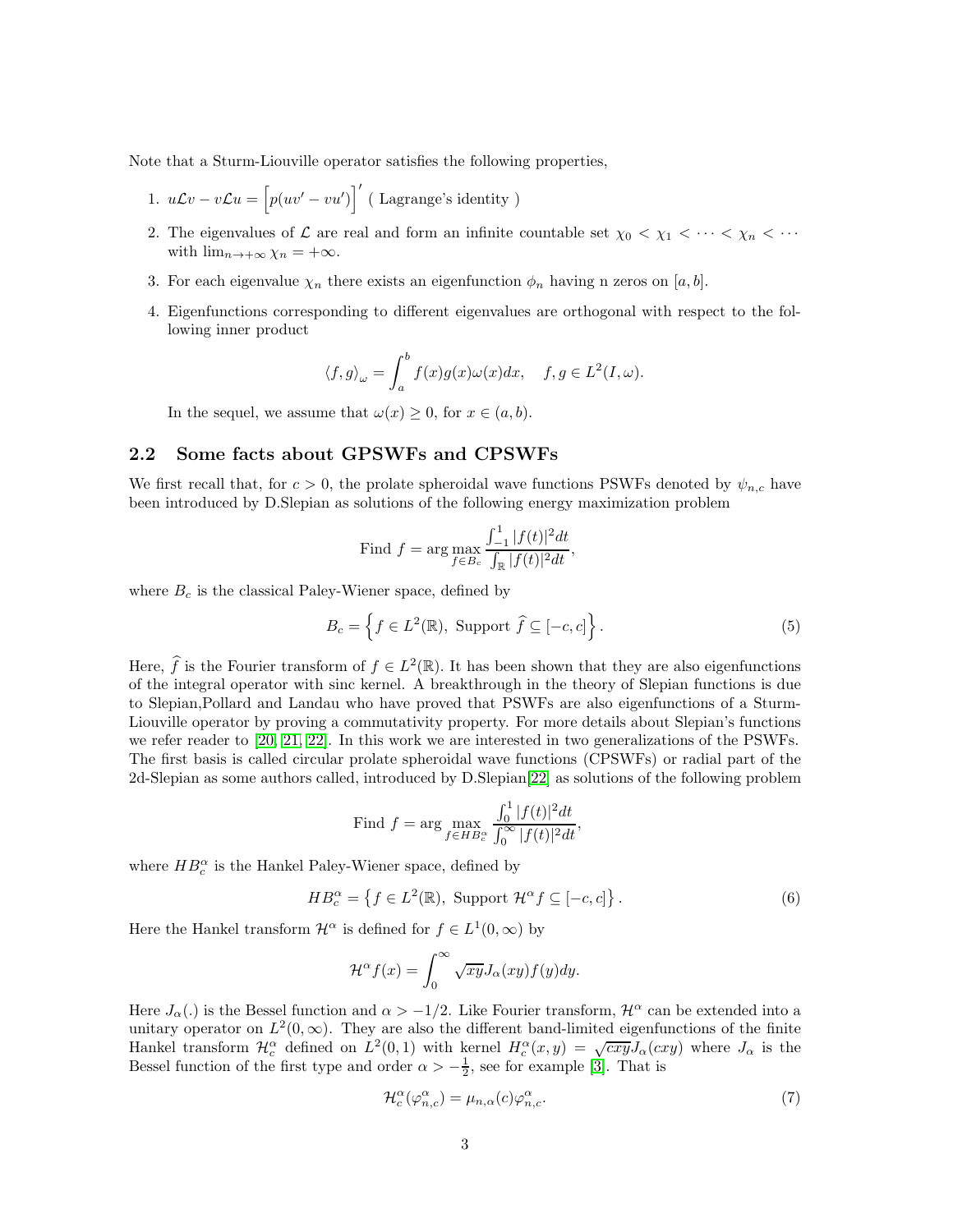In his pioneer work [\[22\]](#page-14-11), D. Slepian has shown that the compact integral operator  $\mathcal{H}_c^{\alpha}$  commutes with the following Sturm-Liouville differential operator  $\mathcal{L}_c^{\alpha}$  defined on  $C^2([0,1])$  by

$$
\mathcal{L}_c^{\alpha}(\phi) = -\frac{d}{dx}\left[ (1-x^2)\frac{d}{dx}\phi \right] + \left( c^2x^2 - \frac{\frac{1}{4} - \alpha^2}{x^2} \right)\phi.
$$
\n(8)

Hence,  $\varphi_{n,c}^{\alpha}$  is the n-th order bounded eigenfunction of the positive self-adjoint operator  $\mathcal{L}_{c}^{\alpha}$ associated with the eigenvalue  $\chi_{n,\alpha}(c)$ , that is

<span id="page-3-2"></span>
$$
-\frac{d}{dx}\left[ (1-x^2)\frac{d}{dx}\varphi_{n,c}^{\alpha}(x) \right] + \left( c^2x^2 - \frac{\frac{1}{4} - \alpha^2}{x^2} \right)\varphi_{n,c}^{\alpha}(x) = \chi_{n,\alpha}(c)\varphi_{n,c}^{\alpha}(x), \quad x \in [0,1].
$$
 (9)

The orthonormal family  $\varphi_{n,c}^{\alpha}$  form an orthonormal basis of  $L^2(0,1)$  and the associated eigenvalues family  $\chi_{n,\alpha}(c)$  satisfy the following inequality, see [\[22\]](#page-14-11)

<span id="page-3-3"></span>
$$
(2n + \alpha + 1/2)(2n + \alpha + 3/2) \le \chi_{n,\alpha}(c) \le (2n + \alpha + 1/2)(2n + \alpha + 3/2) + c^2 \tag{10}
$$

The second family we consider in this work is the weighted, (some times called generalized), prolate spheroidal wave functions introduced by Wang-Zhang [\[25\]](#page-15-0) as solutions of a Sturm-Liouville problem or equivalently eigenfunctions of an integral operator. GPSWFs are also solutions of the following problem as given in [\[15\]](#page-14-12)

Find 
$$
f = arg \max_{f \in B_c^{\alpha}} \frac{\|f\|_{L^2_{\omega_\alpha}(I)}^2}{\|\widehat{f}\|_{L^2(\omega_{-\alpha}(\frac{1}{c}))}^2},
$$

where  $\omega_{\alpha}(x) = (1 - x^2)^{\alpha}$  and  $B_c^{(\alpha)}$  is the restricted Paley-Winer space, defined by

$$
B_c^{(\alpha)}=\{f\in L^2(\mathbb{R}),\,\,\text{Support}\,\,\widehat{f}\subseteq [-c,c],\,\,\widehat{f}\in L^2\big((-c,c),\omega_{-\alpha}(\frac{\cdot}{c})\big)\}.
$$

More precisely, the GPSWFs are the eigenfunctions of the weighted finite Fourier transform operator  $\mathcal{F}_c^{(\alpha)}$  defined by

$$
\mathcal{F}_c^{(\alpha)}f(x) = \int_{-1}^1 e^{icxy} f(y) \,\omega_\alpha(y) \,\mathrm{d}y. \tag{11}
$$

It is well known, (see [\[15,](#page-14-12) [25\]](#page-15-0)) that they are also eigenfunctions of the compact and positive operator

$$
\mathcal{Q}_c^{(\alpha)}=\frac{c}{2\pi}\mathcal{F}_c^{(\alpha)^*}\circ\mathcal{F}_c^{(\alpha)}
$$

which is defined on  $L^2(I, \omega_\alpha)$  by

$$
\mathcal{Q}_c^{(\alpha)}g(x) = \int_{-1}^1 \frac{c}{2\pi} \mathcal{K}_\alpha(c(x-y))g(y)\omega_\alpha(y)y \tag{12}
$$

Here,

$$
\mathcal{K}_{\alpha}(x) = \sqrt{\pi}2^{\alpha+1/2}\Gamma(\alpha+1)\frac{J_{\alpha+1/2}(x)}{x^{\alpha+1/2}}
$$

It has been shown in [\[15,](#page-14-12) [25\]](#page-15-0) that the last two integral operators commute with the following Sturm-Liouville operator  $\mathcal{L}_c^{(\alpha)}$  defined on  $C^[-1,1]$  by

<span id="page-3-0"></span>
$$
\mathcal{L}_c^{(\alpha)}(f)(x) = -\frac{d}{dx} \left[ \omega_\alpha(x) (1 - x^2) f'(x) \right] + c^2 x^2 \omega_\alpha(x) f(x). \tag{13}
$$

Also, note that the  $(n+1)$ -th eigenvalue  $\chi_n^{\alpha}(c)$  of  $\mathcal{L}_c^{(\alpha)}$  satisfies the following classical inequalities,

<span id="page-3-1"></span>
$$
n(n+2\alpha+1) \le \chi_n^{\alpha}(c) \le n(n+2\alpha+1) + c^2, \quad \forall n \ge 0.
$$
 (14)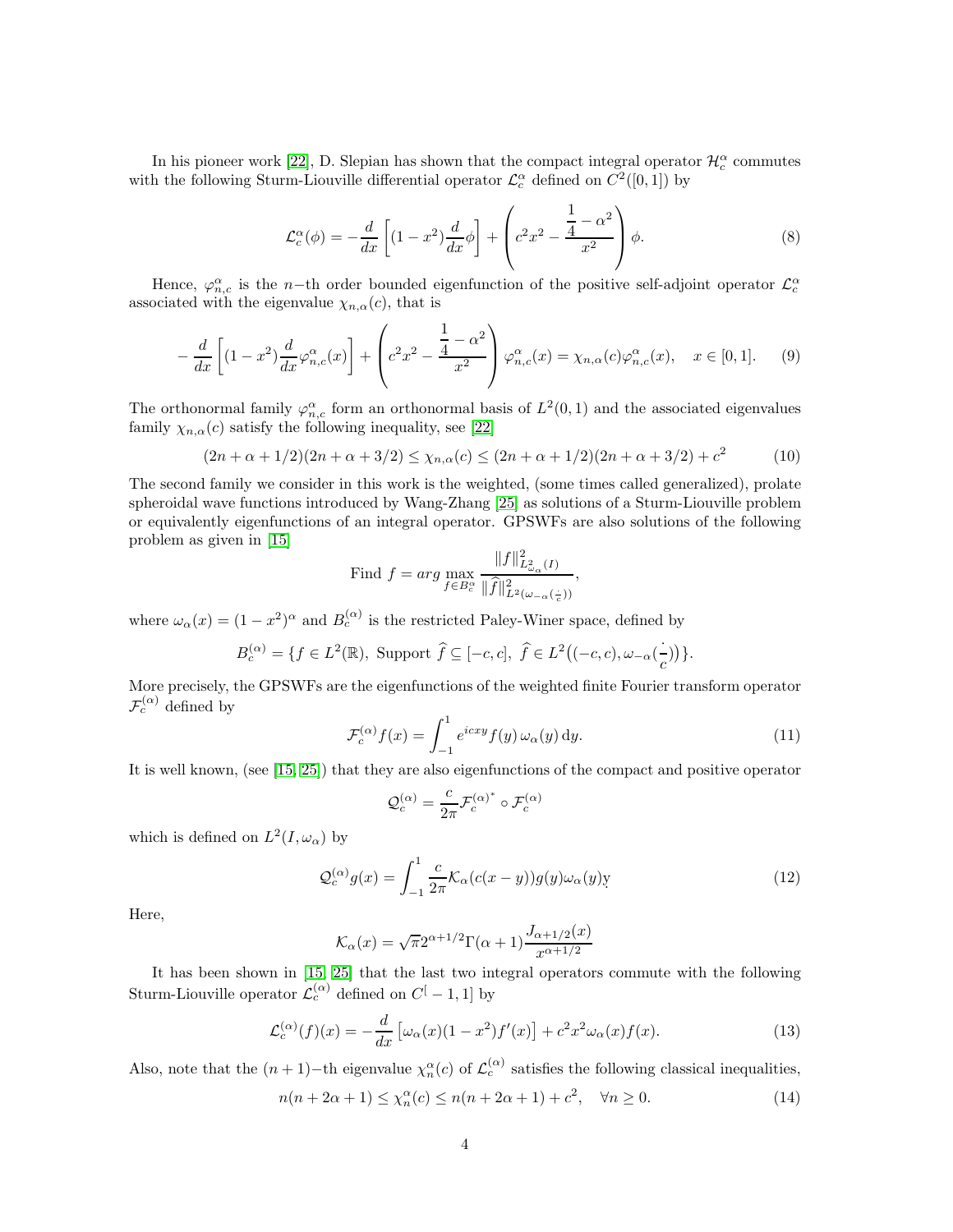### 3 Main Result

Let  $(I, \omega)$  be a measured space such that  $\omega$  is a bounded weight function. We denote by  $p' = \frac{p}{p-1}$ the dual index of p.

Throughout this section, L denotes a Sturm-Liouville operator and  $\varphi_n$  (respectively  $\lambda_n$ ) the sequence of the associated eigenfunctions (respectively eigenvalues). The Riesz means of index  $\delta > 0$ associated with  $\mathcal L$  of a function  $f\in\mathcal C^\infty(I,\mathbb R)$  are defined as

$$
\Psi_R^{\delta} f = \sum_{n=0}^{\infty} \left( 1 - \frac{\lambda_n}{R} \right)_+^{\delta} a_n(f) \varphi_n \quad \text{with} \quad a_n(f) = \int_I f(y) \varphi_n(y) d\mu(y). \tag{15}
$$

 $\Psi_R^{\delta} f$  can be also written as

$$
\Psi_R^{\delta} f(x) = \int_I K_R^{\delta}(x, y) f(y) d\mu(y) \quad \text{where} \quad K_R^{\delta}(x, y) = \sum_{n=0}^{\infty} \left(1 - \frac{\lambda_n}{R}\right)_+^{\delta} \varphi_n(x) \varphi_n(y)
$$

Our aim in this section is to define several conditions on  $\varphi_n$  that will ensure the convergence of  $\Psi_R^{\delta}$ , f to f in the L<sup>p</sup>norm as  $R \to \infty$ . Assume that  $\varphi_n$  satisfies the following conditions :

- (A) For every  $1 \leq p \leq \infty$ , every  $n, \varphi_n \in L^p(I, \omega)$ . Further, we assume that there is a constant  $\gamma(p) \geq 0$  such that  $\|\varphi_n\|_{L^p(\mu)} \leq Cn^{\gamma(p)}$ .
- (B) The sequence  $(\lambda_n)$  of the eigenvalues of the operator  $\mathcal L$  satisfies the following properties

1. 
$$
\sum_{\lambda_n \in (m,M)} \leq C(M-m)
$$
 for all  $0 \leq m < M$ .

2. There exists  $\varepsilon > 0$  such that

$$
\lambda_n \geq C n^{\varepsilon}
$$

First of all, we start by giving sense of  $\Psi_R^{\delta}$ . f for every  $f \in L^p(\mu)$ . Indeed,

$$
||K_R^{\delta}||_{L^p(\mu)\otimes L^{p'}(\mu)} \leq \sum_{\lambda_n < R} ||\varphi_n||_p ||\varphi_n||_{p'} \leq \sum_{\lambda_n < R} n^{\gamma(p)+\gamma(p')} \leq CR^{\frac{(\gamma(p)+\gamma(p'))}{\varepsilon}+1},
$$

So that the integral operator  $\Psi_R^{\delta}$  can be extended to a continuous operator  $L^p(\mu) \to L^p(\mu)$  with

$$
\left\| \Psi_R^{\delta} \right\|_{L^p \to L^p} \le \left\| K_R^{\delta} \right\|_{L^p(\mu) \otimes L^{p'}(\mu)}
$$

The following theorem is one of the main results of this paper.

**Theorem 1.** With the above notation and under conditions (A) and (B) with  $\delta > \delta(p) = \max\{\frac{\gamma(p')}{\varepsilon}\}$  $\frac{p}{\varepsilon}, 0\},\,$ there exists a constant  $C > 0$  satisfying the following inequality

<span id="page-4-0"></span>
$$
\left\| \Psi_R^{\delta} \right\|_{(L^p(I,w), L^p(I,w))} \le C. \tag{16}
$$

The following lemma will be used in the proof of the previous theorem.

**Lemma 1.** Let  $1 \leq p \leq 2$  then for every  $f \in L^p(I, \omega)$ , we have

$$
\left\| \sum_{\lambda_n \in (m,M)} a_n(f)\varphi_n \right\|_{L^2(I,\omega)} \le C(p) M^{\frac{\gamma(p')}{\varepsilon}} (M-m)^{\frac{1}{2}} \|f\|_{L^p(I,\omega)}.
$$
\n(17)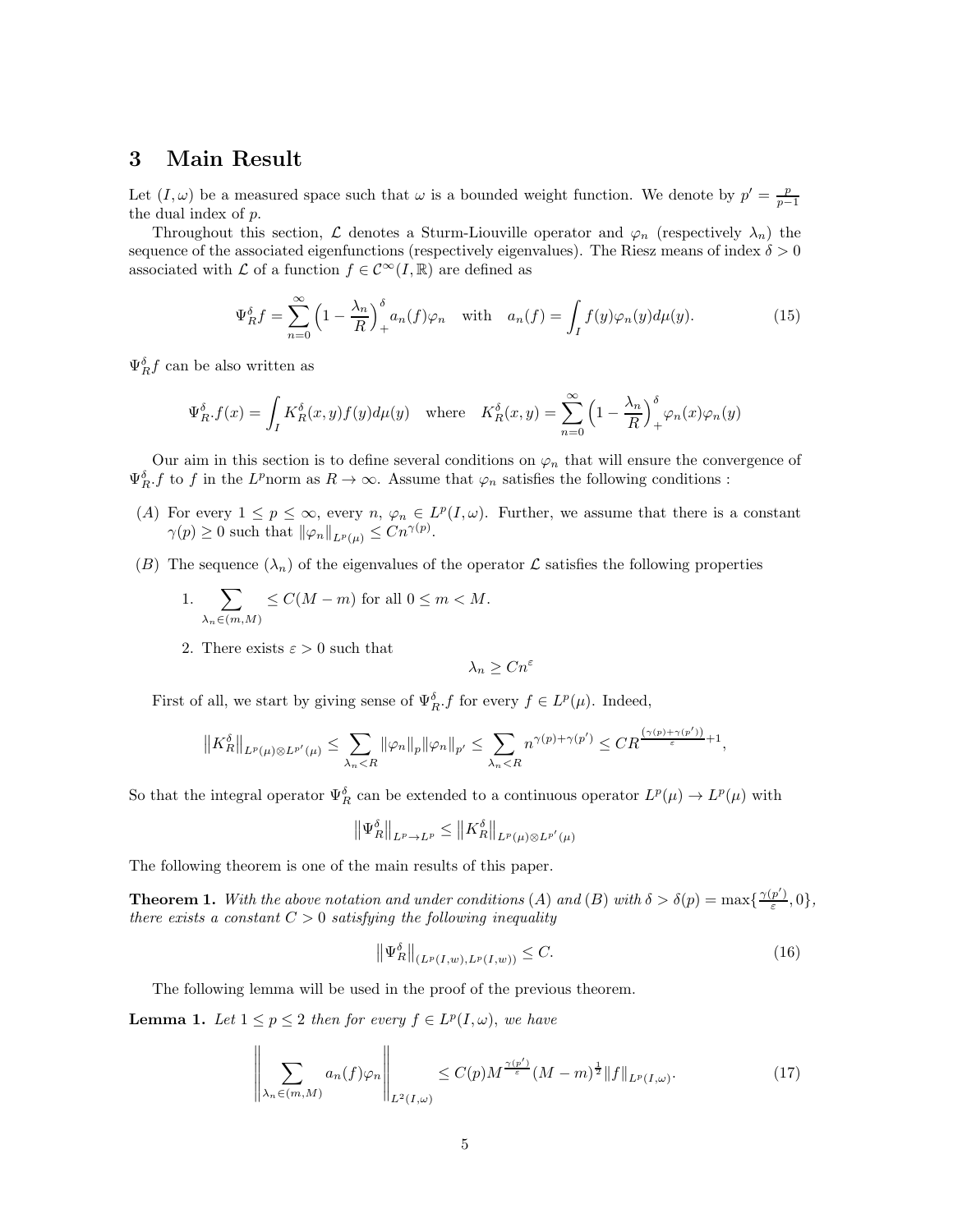Proof. By orthogonality and Holder's inequality, we have

$$
\left\|\sum_{\lambda_n\in(m,M)}a_n(f)\varphi_n\right\|_{L^2(I,\omega)}^2 = \sum_{\lambda_n\in(m,M)}a_n^2(f) \leq \sum_{\lambda_n\in(m,M)}\|\varphi_n\|_{L^{p'}(I,\omega)}^2\|f\|_{L^p(I,\omega)}^2
$$

From condition (A), we have  $\|\varphi_n\|_{L^{p'}(I,\omega)} \leq n^{\gamma(p')}$ . Also, by using condition (D), we obtain

$$
\left\| \sum_{\lambda_n \in (m,M)} a_n(f)\varphi_n \right\|_{L^2(I,\omega)}^2 \leq \sum_{\lambda_n \in (m,M)} n^{2\gamma(p')} \|f\|_{L^p(I,\omega)}^2 \leq C \sum_{\lambda_n \in (m,M)} \lambda_n^{\frac{2\gamma(p')}{{\varepsilon}}} \|f\|_{L^p(I,\omega)}^2
$$
  

$$
\leq CM^{\frac{2\gamma(p')}{{\varepsilon}}} \left(\sum_{\lambda_n \in (m,M)}\right) \|f\|_{L^p(I,\omega)}^2
$$
  

$$
\leq CM^{(\frac{2\gamma(p')}{\varepsilon})} (M-m) \|f\|_{L^p(I,\omega)}^2.
$$

Then we obtain

$$
\left\|\sum_{\lambda_n\in(m,M)}a_n(f)\varphi_n\right\|_{L^2(I,\omega)}\leq CM^{(\frac{\gamma(p')}{\varepsilon})}(M-m)^{\frac{1}{2}}\|f\|_{L^p(I,\omega)}.
$$

 $\Box$ 

Proof of Theorem1. We should mention here that some parts of the proof of this theorem are inspired from [\[6\]](#page-14-6). Without loss of generality, we can consider  $1 \leq p \leq 2$  and conclude by duality. To prove [\(16\)](#page-4-0), we are going to have to decompose the multiplier for  $\Psi_R^{\delta}$ . In order to do so, let  $\phi \in C_0^{\infty}(\mathbb{R})$ with support on  $(1/2, 2)$  such that  $\sum$ k∈Z  $\phi(2^k t) = 1$  and  $\phi_0(t) = 1 - \sum_{k=1}^{+\infty}$  $k=1$  $\phi(2^k t)$  for all  $t > 0$ . We define  $\phi_{R,k}^{\delta}(t) = \left(1 - \frac{t}{B}\right)$ R  $\setminus^{\delta}$ + φ  $\sqrt{2}$  $2^k(1-\frac{t}{\overline{B}}$  $\frac{1}{R}$  $\setminus$ .

We recall that, from [\[6\]](#page-14-6), this last function has the following properties :

- 1. supp  $(\phi_{R,k}^{\delta}) \subseteq (R(1 2^{-k+1}), R(1 2^{-k-1})),$
- 2.  $\sup_{t \in \mathbb{R}} |\phi_{R,k}^{\delta}(t)| \leq C2^{-k\delta},$
- 3.  $\forall N \geq 0$ , there exists  $C_N > 0$  such that

$$
|\partial_t^N \phi_{R,k}^{\delta}(t)| \le C_N \left(\frac{2^k}{R}\right)^N.
$$

Furthermore, we denote by

$$
\Psi_{R,k}^{\delta} \cdot f = \sum_{n=0}^{\infty} \phi_{R,k}^{\delta}(\lambda_n) a_n(f) \varphi_n \qquad k = 1, 2, \cdots
$$
\n(18)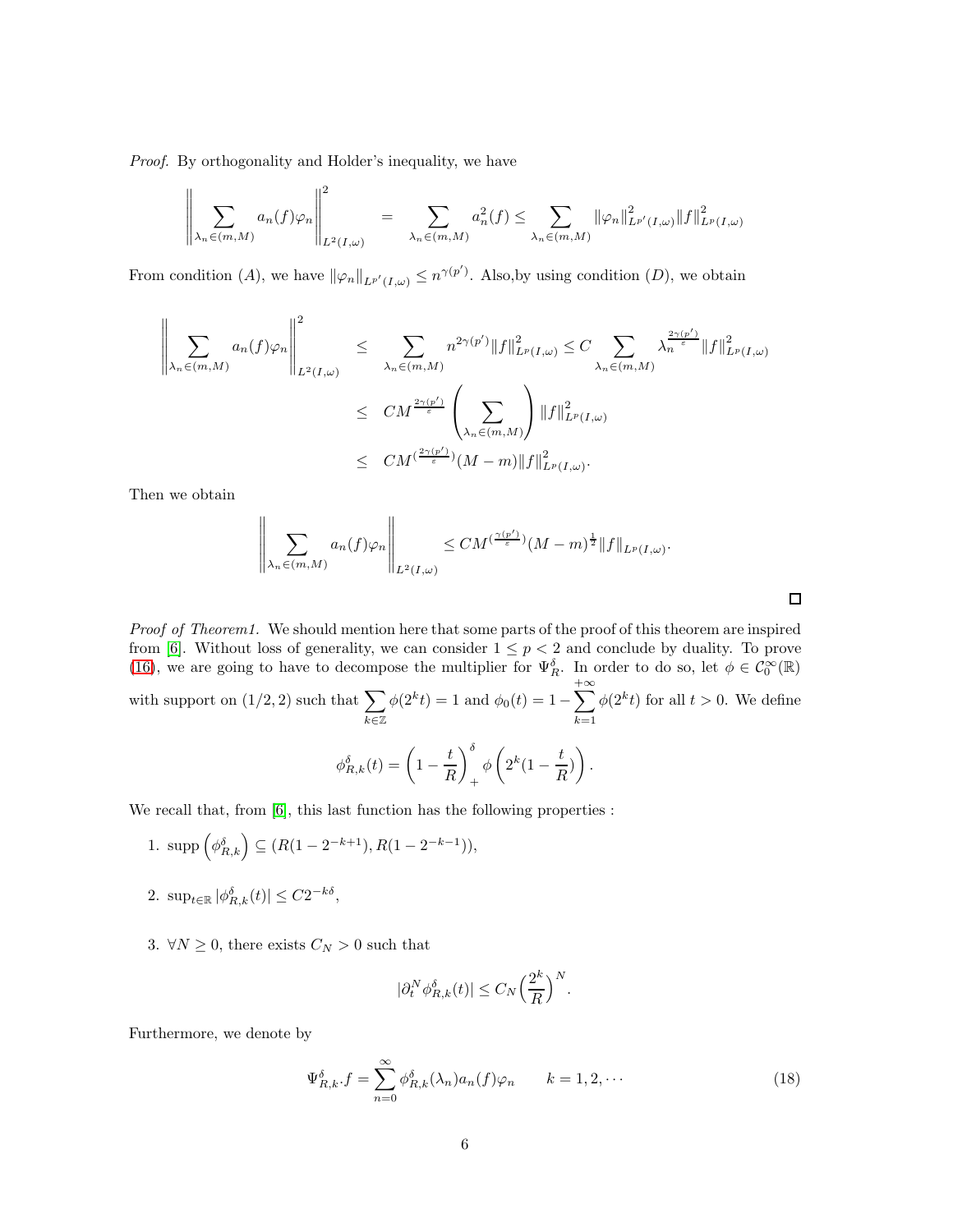Then, we have

$$
\Psi_{R}^{\delta}f = \sum_{n=0}^{\infty} \left(1 - \frac{\lambda_{n}}{R}\right)_{+}^{\delta} a_{n}(f)\varphi_{n}
$$
\n
$$
= \sum_{n=0}^{\infty} \phi_{0}(1 - \frac{\lambda_{n}}{R}) \left(1 - \frac{\lambda_{n}}{R}\right)_{+}^{\delta} a_{n}(f)\varphi_{n} + \sum_{n=0}^{\infty} \left(\sum_{k=1}^{+\infty} \phi(2^{k}(1 - \frac{\lambda_{n}}{R}))\right) \left(1 - \frac{\lambda_{n}}{R}\right)_{+}^{\delta} a_{n}(f)\varphi_{n}
$$
\n
$$
= \sum_{n=0}^{\infty} \phi_{0}(1 - \frac{\lambda_{n}}{R}) \left(1 - \frac{\lambda_{n}}{R}\right)_{+}^{\delta} a_{n}(f)\varphi_{n} + \sum_{k=1}^{\left[\frac{\log(R)}{\log(2)}\right]} \sum_{n=0}^{\infty} \phi_{R,k}^{\delta}(\lambda_{n})a_{n}(f)\varphi_{n} + \sum_{k=\left[\frac{\log(R)}{\log(2)}\right]+1}^{\infty} \sum_{n=0}^{\infty} \phi_{R,k}^{\delta}(\lambda_{n})a_{n}(f)\varphi_{n}
$$
\n
$$
= \psi_{R,0}^{\delta}f + \sum_{k=1}^{\left[\frac{\log(R)}{\log(2)}\right]} \Psi_{R,k}^{\delta}f + \mathcal{R}_{R}^{\delta}f.
$$

It is clear that the main term is the second one. With the same approach used in [\[6\]](#page-14-6), we will prove the following proposition :

**Proposition 1.** Let  $1 \leq p < 2$  and  $\delta > \delta(p) = \frac{\gamma(p')}{\varepsilon}$  $\frac{p}{\varepsilon}$ . There exists  $\beta > 0$  such that for every  $f \in L^p(I, w)$ , we have

<span id="page-6-0"></span>
$$
\left\| \Psi_{R,k}^{\delta} f \right\|_{L^p(I,w)} \le C 2^{-k\beta} \| f \|_{L^p(I,w)},\tag{19}
$$

,

where  $C$  is a constant independent of  $R$  and  $f$ .

*Proof.* Let  $x_0 = \frac{a+b}{2} \in (a, b)$  and  $r = \frac{b-a}{4} > 0$  such that  $(x_0 - r, x_0 + r) \subseteq (a, b)$ . Note that, for every  $1 \leq k \leq \left\lceil \frac{\log(R)}{\log(2)} \right\rceil = k_R$ , we have  $r_k^{\alpha} = \left(\frac{2^k}{R}\right)^{\frac{1}{k}}$ R  $\int^{\mu(p)} r < r$  where  $\mu(p) = \frac{\left(\frac{\gamma(p')}{\epsilon} + \frac{1}{2}\right)}{\left(\frac{1}{2}-1\right)^2}$  $\frac{\frac{1}{\epsilon}+\frac{1}{2}i}{(\frac{1}{p}-\frac{1}{2})}$ . So we notice that  $I = (a, b) = (x_0 - r_k^{\alpha}, x_0 + r_k^{\alpha}) \cup \{y \in (a, b), |y - x_0| > r_k^{\alpha}\} = I_{k,1}^{\alpha} \cup I_{k,2}^{\alpha}.$ 

We start by providing an  $L^p$  bound of  $\|\Psi_{R,k}^{\delta}\|$  $\big\|_{L^p(I_{k,1}^{\alpha}, \omega)}$ . To do so, we proceed in the way to reduce the  $L^p$  inequality [\(19\)](#page-6-0) to certain  $(L^p, L^2)$  inequality using the last lemma.

Using Parseval formula and the fact that  $\text{supp}\left(\phi_{R,k}^{\delta}\right) \subseteq (R_{k,1}, R_{k,2}),$  where  $R_{k,1} = R(1-2^{-k+1})$ and  $R_{k,2} = R(1 - 2^{-k-1})$ , we have

$$
\|\Psi_{R,k}^{\delta}f\|_{L^2(I,w)}^2 = \left\|\sum_{n=0}^{\infty} \phi_{R,k}^{\delta}(\lambda_n) a_n(f)\varphi_n\right\|_{L^2(I,w)}^2
$$

$$
= \left\|\sum_{R_{k,1}\le\lambda_n\le R_{k,2}} \phi_{R,k}^{\delta}(\lambda_n) a_n(f)\varphi_n\right\|_{L^2(I,w)}^2
$$

Using the previous lemma with  $m = R_{k,1}$ ,  $M = R_{k,2}$  and the fact that  $\sup_{t \in \mathbb{R}} |\phi_{R,k}^{\delta}(t)| \leq C2^{-k\delta}$ , one gets

$$
\|\Psi_{R,k}^{\delta}f\|_{L^{2}(I,w)}^{2} \leq C2^{-2k\delta} \left\|\sum_{R_{k,1}\leq\lambda_{n}\leq R_{k,2}} a_{n}(f)\varphi_{n}\right\|_{L^{2}(I,w)}^{2}
$$
  

$$
\leq C2^{-2k\delta} R^{(2\frac{\gamma(p')}{\varepsilon})} \left(\frac{3R}{2^{k+1}}\right) \|f\|_{L^{p}(I,w)}^{2}.
$$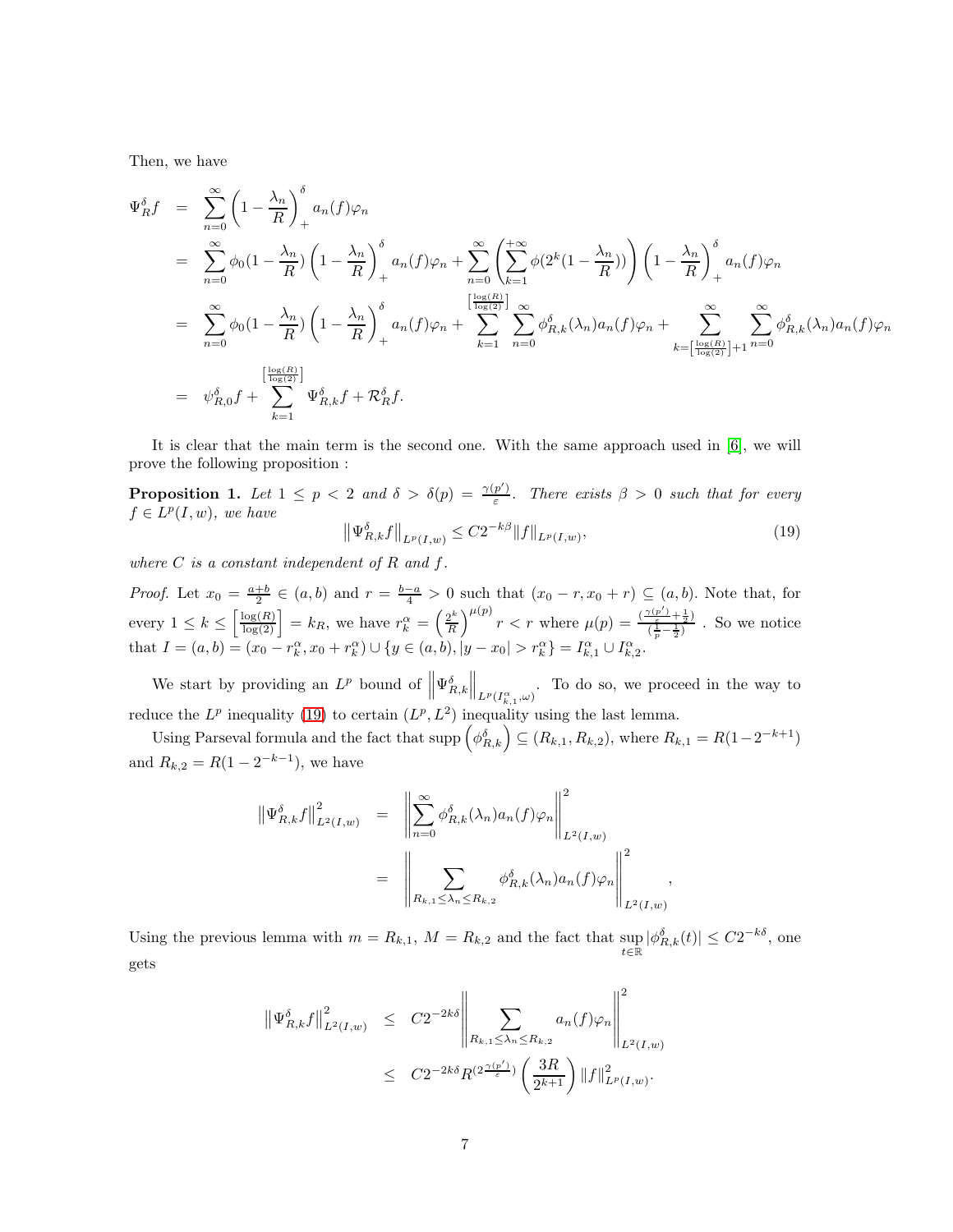Hence, we have

<span id="page-7-0"></span>
$$
\left\|\Psi_{R,k}^{\delta}f\right\|_{L^{2}(I,w)} \leq C2^{-k(\delta+\frac{1}{2})}R^{\left(\frac{\gamma(p')}{\varepsilon}\right)+\frac{1}{2}\right)}\|f\|_{L^{p}(I,w)}\tag{20}
$$

By combining Hölder inequality and  $(20)$ , we obtain

$$
\begin{split} \left\| \Psi_{R,k}^{\delta} f \right\|_{L^{p}(I_{k,1}^{\alpha},w)} &\leq \left( \mu(I_{k,1}) \right)^{\frac{1}{p} - \frac{1}{2}} \left\| \Psi_{R,k}^{\delta} f \right\|_{L^{2}(I_{k,1}^{\alpha},w)} \\ &\leq \left( 2r_{k}^{\alpha} \right)^{\frac{1}{p} - \frac{1}{2}} \left\| \Psi_{R,k}^{\delta} f \right\|_{L^{2}(I,w)} \\ &\leq \left. C2^{-k(\delta - \frac{\gamma(p')}{\varepsilon})} \left\| f \right\|_{L^{p}(I,w)}. \end{split} \tag{21}
$$

Let  $s_{R,k}^{\delta}(u,v) = \sum_{k=0}^{\infty}$  $n=0$  $\phi_{R,k}^{\delta}(\lambda_n)\varphi_n(x)\varphi_n(y)$  be the kernel of  $\Psi_{R,k}^{\delta}$ . We just have to find an estimate

of  $||\Psi_{R,k}^{\delta}f||_{L^{p}(I_{k,2}^{\alpha},w)}$ , so we will use the Schur test with the symmetric property of  $s_{R,k}^{\delta}$ , then it suffices to prove the following inequality

$$
\sup_{u \in I_{k,2}^{\alpha}} \|s_{R,k}^{\delta}(u,.)\|_{L^{1}(I_{k,2}^{\alpha})} \leq C2^{-k\varepsilon}
$$

for some  $\varepsilon > 0$  and  $C > 0$  depending only on p. We consider  $g_{R,k}^{\delta}(\lambda) = \left(1 - \frac{\lambda^2}{R}\right)$ R  $\setminus^{\delta}$  $+e^{\lambda^2/R}\phi(2^k(1-\frac{\lambda^2}{R}))$  $\frac{\lambda^2}{R}$ ) satisfying the following properties, see [\[6\]](#page-14-6)

1. For every non-negative integer i there exists a constant  $C_i$  such that for all  $s > 0$ 

<span id="page-7-3"></span>
$$
\int_{|t| \ge s} |\hat{g}_{R,k}^{\delta}(t)| dt \le C_i s^{-i} R^{-i/2} 2^{(i-\delta)k} \tag{22}
$$

2.

<span id="page-7-1"></span>
$$
\left\|g_{R,k}^{\delta}(\sqrt{\mathcal{L}})\right\|_{(L^2,L^2)} \leq C2^{-k\delta}.\tag{23}
$$

For our purpose, we will consider such a positive self-adjoint operator  $\mathcal L$  on  $L^2(\mathbb R)$  such that the semigroup  $e^{-t\mathcal{L}}$ , generated by  $-\mathcal{L}$ , has the kernel  $p_t(x, y)$  obeying the Gaussian upper bound

<span id="page-7-4"></span>
$$
|p_t(u,v)| \le \frac{C}{\sqrt{t}} \exp\left(-\frac{|u-v|^2}{Ct}\right).
$$
 (24)

for a constant  $C > 0$ . (see [12])

For all  $u \in \mathbb{R}$  and  $t > 0$ , one gets the following estimate

<span id="page-7-2"></span>
$$
||p_t(u,.)||_{L^2(\mathbb{R})} \le C. \tag{25}
$$

On the other hand, there exists  $i_0 \in \mathbb{N}$  such that  $2^{i_0-1} < R^{\mu(p)} < 2^{i_0}$  and we can see that

$$
I^\alpha_{k,2} \subseteq \cup_{\mu(p)k-i_0 \leq j \leq 0} D_j
$$

where  $D_j = \{y, 2^j r \le |y - x_0| < 2^{j+1} r\}$ . Since,  $\mathcal L$  is a positive self-adjoint operator, then it's clear that

$$
\phi_{R,k}^{\delta}(\mathcal{L}) = g_{R,k}^{\delta}(\sqrt{\mathcal{L}}) \exp(-\mathcal{L}/R). \tag{26}
$$

Hence one gets

$$
s_{R,k}^{\delta}(u,v) = g_{R,k}^{\delta}(\sqrt{\mathcal{L}}) (p_{1/R}(u,.)) (v)
$$
  
\n
$$
= g_{R,k}^{\delta}(\sqrt{\mathcal{L}}) (p_{1/R}(u,.)\chi_{\{w, |x_0 - w| < 2^{j-1}r\}}) (v) + g_{R,k}^{\delta}(\sqrt{\mathcal{L}}) (p_{1/R}(u,.)\chi_{\{w, |x_0 - w| \ge 2^{j-1}r\}}) (v)
$$
  
\n
$$
= s_{R,k}^{\delta,1}(u,v) + s_{R,k}^{\delta,2}(u,v).
$$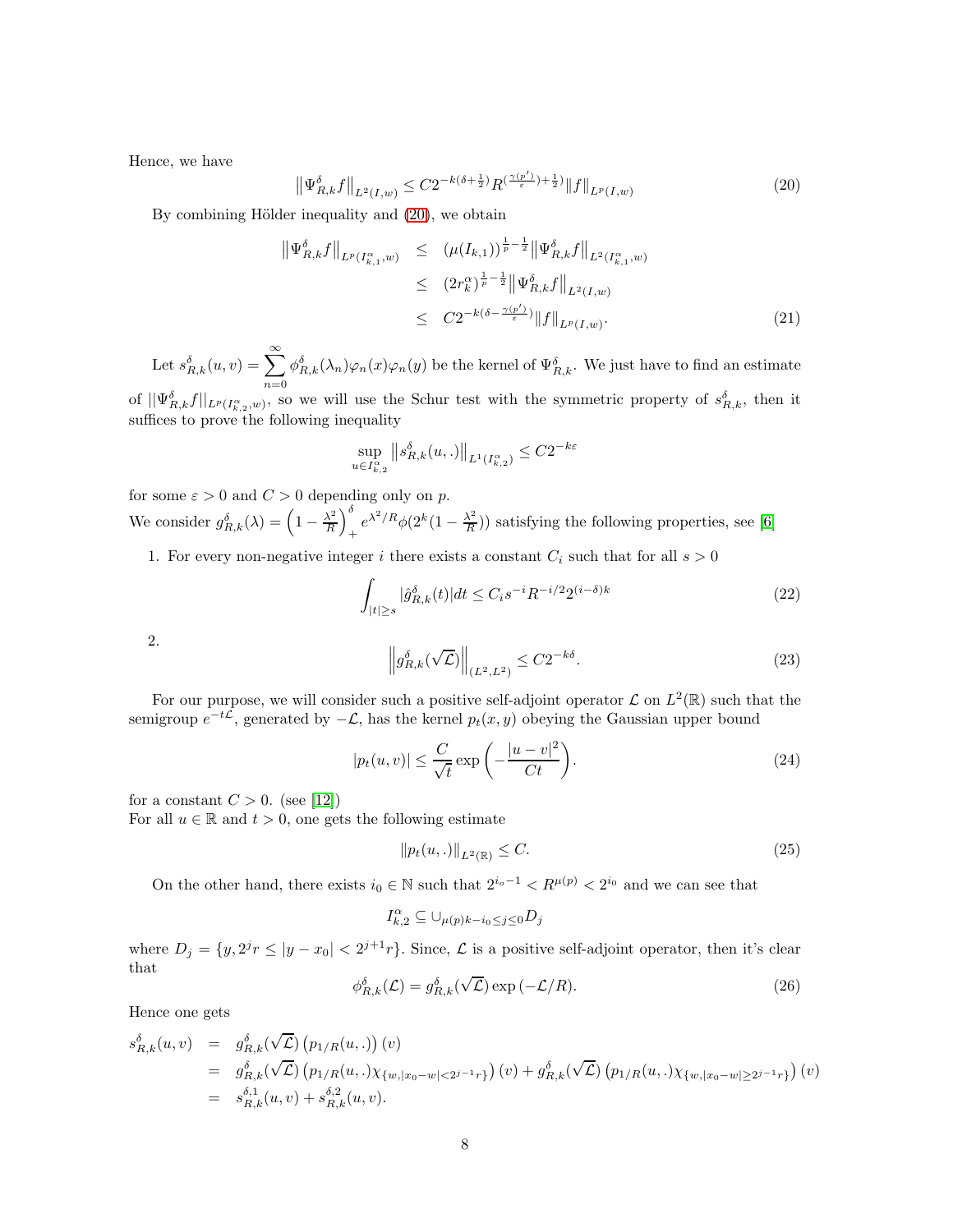Using the fact that  $g_{R,k}^{\delta}$  is an even function, with the inversion formula, we have

$$
g_{R,k}^{\delta}(\sqrt{\lambda}) = \frac{1}{\sqrt{2\pi}} \int_{\mathbb{R}} \hat{g}_{R,k}^{\delta}(t) \cos(t\sqrt{\lambda}) dt.
$$

Hence, we obtain

$$
s_{R,k}^{\delta,1}(u,v) = \frac{1}{\sqrt{2\pi}} \int_{\mathbb{R}} \hat{g}_{R,k}^{\delta}(t) \cos(t\sqrt{\mathcal{L}}) (p_{1/R}(u,.) \chi_{\{w, |x_0-w| < 2^{j-1}r\}}) (v) dt.
$$

Moreover, the operator  $\cos(t\sqrt{\mathcal{L}})$  is bounded in  $L^2$  with support kernel  $\mathcal{K}_t$  satisfying, see [12, [23\]](#page-15-1)

$$
Supp (\mathcal{K}_t) = \{ (u, v) \in \mathbb{R}^2, |u - v| \le c_0 |t| \}
$$

From [\(23\)](#page-7-1), [\(25\)](#page-7-2) and the previous analysis, one gets

$$
\begin{split}\n\left\|s_{R,k}^{\delta,1}(u,.)\right\|_{L^{1}(D_{j})} &= \frac{1}{\sqrt{2\pi}} \left\| \int_{\mathbb{R}} \hat{g}_{R,k}^{\delta}(t) \cos\left(t\sqrt{\mathcal{L}}\right) \left(p_{1/R}(u,.)\chi_{\{w,|x_{0}-w|<2^{j-1}r\}}\right) dt \right\|_{L^{1}(D_{j})} \\
&= \frac{1}{\sqrt{2\pi}} \left\| \int_{|t|> \frac{2^{j-1}r}{c_{0}}} \hat{g}_{R,k}^{\delta}(t) \cos\left(t\sqrt{\mathcal{L}}\right) \left(p_{1/R}(u,.)\chi_{\{w,|x_{0}-w|<2^{j-1}r\}}\right) dt \right\|_{L^{1}(D_{j})} \\
&\leq \frac{\mu^{1/2}(D_{j})}{\sqrt{2\pi}} \int_{|t|> \frac{2^{j-1}r}{c_{0}}} |\hat{g}_{R,k}^{\delta}(t)| \|p_{1/R}(u,.)\|_{L^{2}(D_{j})} dt \\
&\leq \frac{C}{\sqrt{2\pi}} 2^{\frac{j+1}{2}} \int_{|t|> \frac{2^{j-1}r}{c_{0}}} |\hat{g}_{R,k}^{\delta}(t)| dt\n\end{split}
$$

Let  $i > \frac{\mu + \frac{1}{2}}{2(\mu + 1 - \frac{1}{p})}$  where  $\mu = \frac{\gamma(p')}{\varepsilon} > 0$ . Then by [\(22\)](#page-7-3), there exists a constant  $C_i > 0$  such that

$$
\|s_{R,k}^{\delta,1}(u,.)\|_{L^1(D_j)} \leq \frac{C_i}{\sqrt{2\pi}} 2^{j/2} \left(\frac{2^j}{c_0}\right)^{-i} R^{-i/2} 2^{(i-\delta)k}
$$

$$
\leq \frac{C_i}{\sqrt{2\pi}} c_0^i 2^{(i-\delta)k} 2^{j(1/2-i)}.
$$

Then, we obtain

$$
\|s_{R,k}^{\delta,1}(u,.)\|_{L^1(I_{k,2})} \leq \sum_{\substack{\mu(p)k-i_0 \leq j \leq 0 \\ \sqrt{2\pi}}}\left\|s_{R,k}^{\delta,1}(u,.)\right\|_{L^1(D_j)}
$$
  

$$
\leq \frac{C_i}{\sqrt{2\pi}}c_0^i 2^{(i-\delta)k} \sum_{\substack{\mu(p)k-i_0 \leq j \leq 0 \\ \sqrt{2\pi}}}\frac{2^{j(1/2-i)}}{2^{j(1/2-i)}}
$$
  

$$
\leq \frac{C_i}{\sqrt{2\pi}}c_0^i 2^{(i-\delta)k} 2^{(i-1/2)(i_0-\mu(p)k+1)}
$$
  

$$
\leq C'_i 2^{-k\varepsilon_1}.
$$

From our assumption on  $i, \varepsilon_1 = \delta - i + (i - 1/2)(\frac{\mu + \frac{1}{2}}{(\frac{1}{p} - \frac{1}{2})}) > 0.$ 

Then, to have an estimate of the kernel  $s_{R,k}^{\delta,1}$  on  $L^1(I_{k,2}^{\delta})$ , it suffices to find an estimate of the kernel  $s_{R,k}^{\delta,2}$  on  $L^1(I_{k,2}^{\delta}).$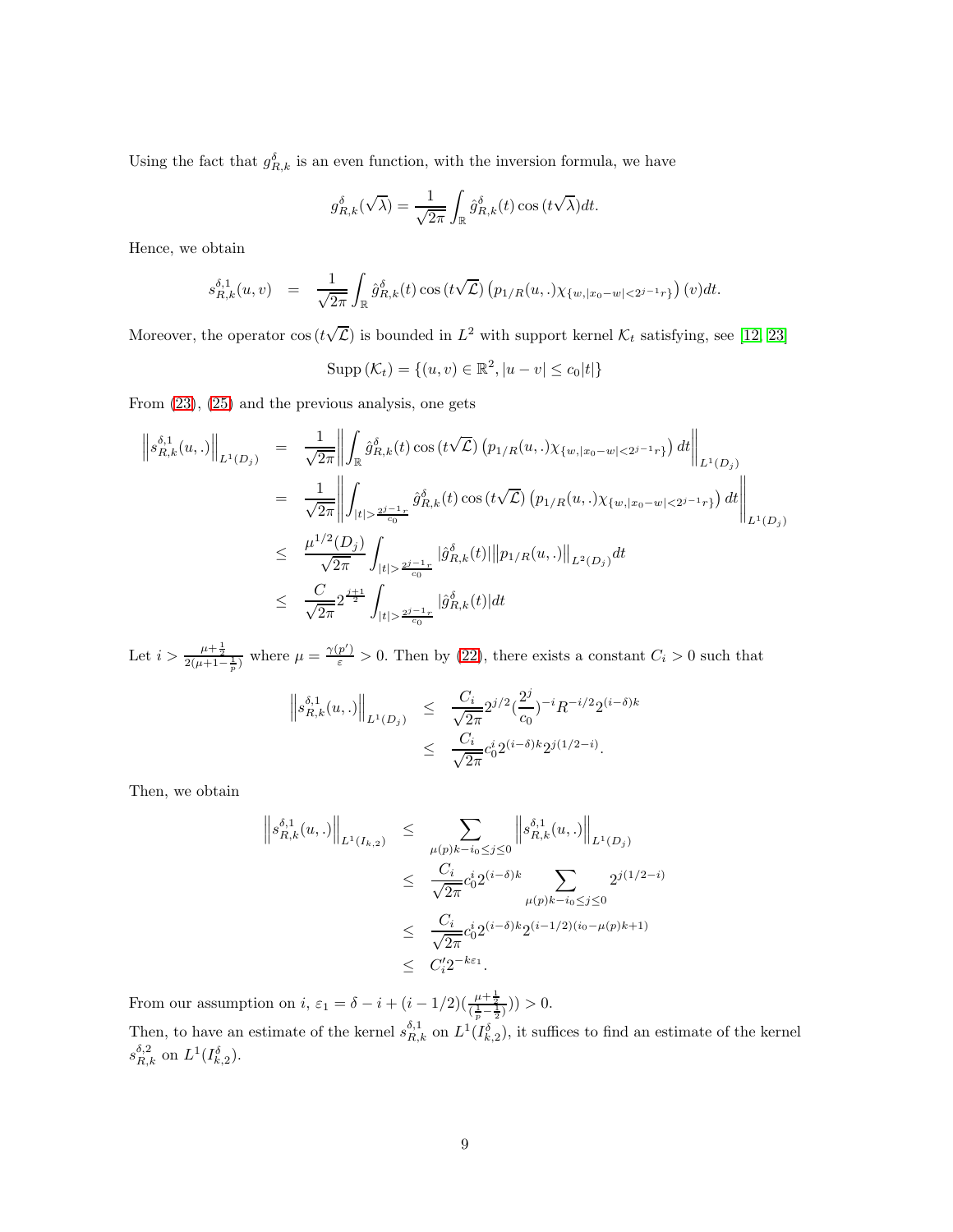From [\(23\)](#page-7-1), [\(24\)](#page-7-4) and using the fact that  $R \le R^{\mu(p)}$ , one gets the following inequality

$$
\begin{array}{rcl} \left\|s_{R,k}^{\delta,2}(u,.)\right\|_{L^{1}(D_{j})} & = & \displaystyle \int_{D_{j}}|g_{R,k}^{\delta}(\sqrt{\mathcal{L}})\left(p_{1/R}(u,.)\chi_{\{w,|w-x_{0}|>2^{j-1}r\}}\right)(v)|dv \\ \\ & \leq & \left\|g_{R,k}^{\delta}(\sqrt{\mathcal{L}})\right\|_{(L^{2},L^{2})}\|p_{1/R}(u,.)\chi_{\{w,|w-x_{0}|>2^{j-1}r\}}\|_{L^{2}(D_{j})} \\ \\ & \leq & C2^{-k\delta}\sqrt{R}e^{(-CR2^{2j-2})}\left(\mu(D_{j})\right)^{1/2} \\ \\ & \leq & C2^{-k\delta}2^{\frac{i_{0}+j}{2}}e^{-C2^{2(i_{0}+j)}}. \end{array}
$$

Hence, we conclude that

$$
\|s_{R,k}^{\delta,2}(u,.)\|_{L^1(I_{k,2})} \leq \sum_{\mu(p)k-i_0 \leq j \leq 0} \|s_{R,k}^{\delta,2}(u,.)\|_{L^1(D_j)}
$$
  

$$
\leq C2^{-k\delta} \sum_{i=i_0+j \geq \mu(p)k} 2^{\frac{j}{2}} e^{-C2^{2i}}
$$
  

$$
\leq C'2^{-k\delta}.
$$

**Proposition 2.** Let  $1 \leq p \leq 2$  and  $\delta > \delta(p) = \frac{\gamma(p')}{\varepsilon}$  $\frac{p'}{g}$ , then for all  $f \in L^p(I, w)$ , we have

$$
\left\| \psi_{R,0}^{\delta} f \right\|_{L^p(I,w)} \le C \|f\|_{L^p(I,w)}.
$$
\n(27)

 $\Box$ 

where  $C$  is a constant independent of  $f$  and  $R$ .

Proof. It suffices to use the same techniques as those used in the previous proof to get an estimate of  $\left\|\psi_{R,0}^{\delta}f\right\|_{L^p(I_1,w)}$  and  $\left\|\psi_{R,0}^{\delta}f\right\|_{L^p(I_2,w)}$  for all  $f \in L^p(I,w)$ , where  $I = (a, b) = I_1 \cup I_2$  with  $I_1 =$  $(x_0 - r_0^{\alpha}, x_0 + r_0^{\alpha})$  and  $I_2 = \{y, |y - x_0| > r_0^{\alpha}\}\$  where  $r_0^{\alpha} = \frac{r}{R^{\mu(\rho)}}$ .

To conclude the theorem's proof it suffices to find a uniform bound of  $\mathcal{R}_R^{\delta}$ .

**Proposition 3.** Let  $1 \leq p \leq 2$  and  $\delta > \delta(p) = \frac{\gamma(p')}{\varepsilon}$  $\frac{p'}{g}$ , then for all  $f \in L^p(I, w)$ , we have

$$
\left\| \mathcal{R}_{R}^{\delta} f \right\|_{L^{p}(I,w)} \leq C \|f\|_{L^{p}(I,w)}.
$$
\n(28)

where C depends only on p.

Proof. From Holder's inequality and the previous lemma, we have

$$
\begin{array}{lcl} \left\| \mathcal{R}_{R}^{\delta} f \right\|_{L^{p}(I,w)}^{2} & \leq & 2^{2\left(\frac{1}{p} - \frac{1}{2}\right)} \left\| \mathcal{R}_{R}^{\delta} f \right\|_{L^{2}(I,w)}^{2} \\ & \leq & 2^{2\left(\frac{1}{p} - \frac{1}{2}\right)} \sum_{k=K_{R}+1}^{\infty} \sum_{n=0}^{\infty} \left\| \phi_{R,k}^{\delta}(\lambda_{n}) a_{n}(f) \varphi_{n} \right\|_{L^{2}(I,w)} \\ & \leq & C2^{2\left(\frac{1}{p} - \frac{1}{2}\right)} \sum_{k=K_{R}+1}^{\infty} 2^{-2k\delta} \sum_{R_{k,1} \leq \lambda_{n} \leq R_{k,2}} \left\| a_{n}(f) \varphi_{n} \right\|_{L^{2}(I,w)}^{2} \\ & \leq & C2^{2\left(\frac{1}{p} - \frac{1}{2}\right)} \sum_{k=K_{R}+1}^{\infty} 2^{-2k(\delta + \frac{1}{2})} R^{2\left(\frac{1}{2} + \frac{\gamma(p')}{\varepsilon}\right)} \|f\|_{L^{p}(I,\omega)}^{2} \\ & \leq & C2^{2\left(\frac{1}{p} - \frac{1}{2}\right)} 2^{-2(\delta + \frac{1}{2})} \left( \left[ \frac{\log(R)}{\log(2)} \right] + 1 \right) R^{2\left(\frac{1}{2} + \frac{\gamma(p')}{\varepsilon}\right)} \|f\|_{L^{p}(I,\omega)}^{2} \\ & \leq & C2^{2\left(\frac{1}{p} - \frac{1}{2}\right)} R^{-2(\delta - \left(\frac{\gamma(p')}{\varepsilon}\right))} \|f\|_{L^{p}(I,\omega)}^{2} \end{array}
$$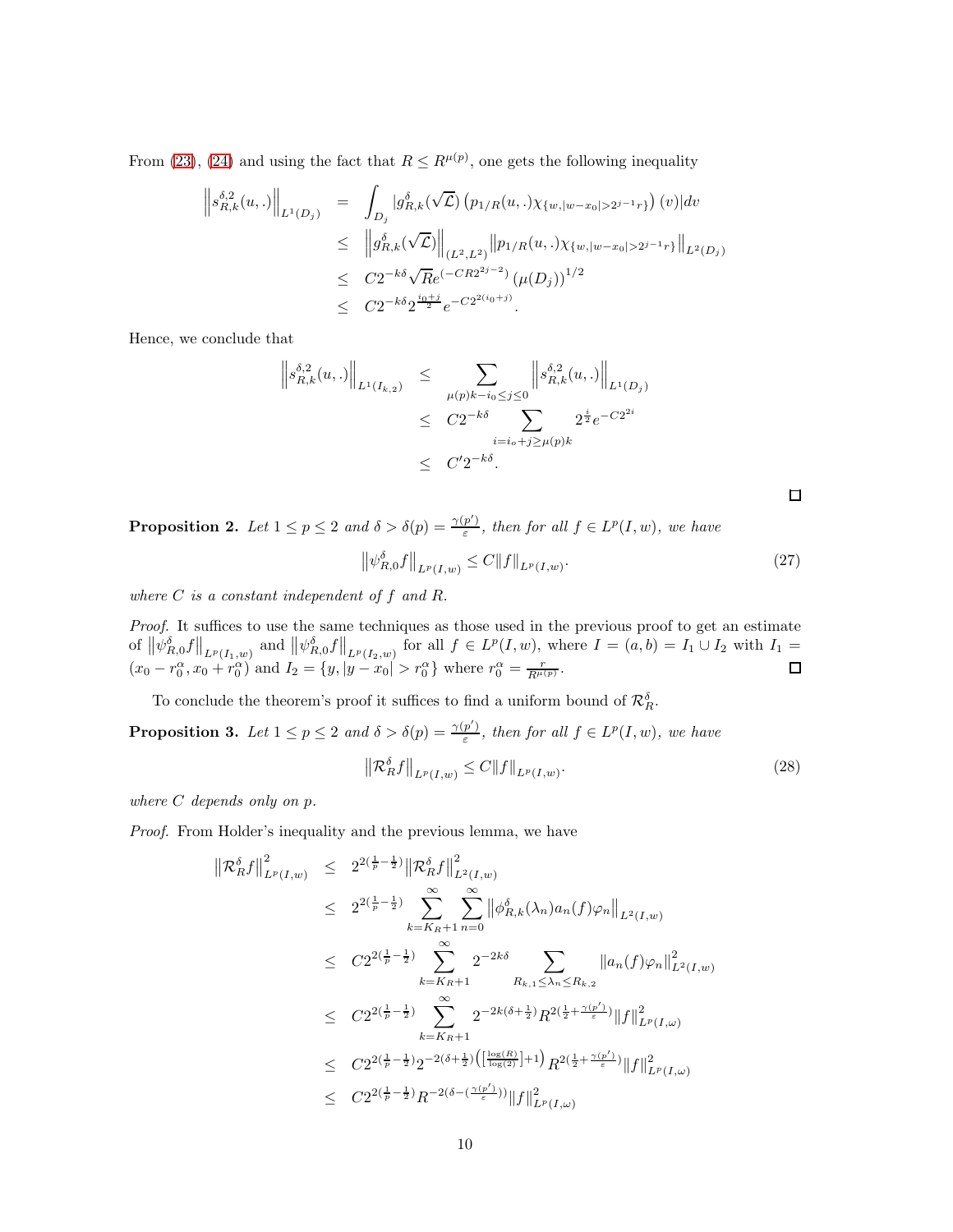Finally we obtain

$$
\begin{array}{rcl}\n\left\|\mathcal{R}_{R}^{\delta}f\right\|_{L^{p}(I,w_{\alpha,\beta})} & \leq & C2^{\left(\frac{1}{p}-\frac{1}{2}\right)}R^{-(\delta-(\frac{\gamma(p')}{\varepsilon}))}\|f\|_{L^{p}(I,\omega_{\alpha,\beta})} \\
& \leq & C(p)\|f\|_{L^{p}(I,\omega_{\alpha,\beta})}.\n\end{array}
$$

 $\Box$ 

 $\Box$ 

Corollary 1. Under the notation and conditions of the previous Theorem, we have for all  $f \in$  $L^p(I, w)$ 

$$
\Psi_R^{\delta} f \to f \quad as \quad R \to \infty. \tag{29}
$$

*Proof.* **Step1:** We prove that, for every  $f \in C^{\infty}(I,\mathbb{R})$ ,  $\Psi_R^{\delta} f \to f$  in  $L^p(I,\omega)$ . Note that

$$
\left| \left( 1 - \frac{\lambda_n}{R} \right)_+^\delta \langle f, \varphi_n \rangle_{L^2(I, \omega)} \right| \leq \left| \langle f, \varphi_n \rangle_{L^2(I, \omega)} \right| = \frac{1}{\lambda_n} \left| \langle f, \mathcal{L}\varphi_n \rangle_{L^2(I, \omega)} \right|
$$
  
\n
$$
= \frac{1}{\lambda_n} \left| \langle \mathcal{L}f, \varphi_n \rangle_{L^2(I, \omega)} \right| = \dots = \frac{1}{\lambda_n^k} \left| \langle \mathcal{L}^k \cdot f, \varphi_n \rangle_{L^2(I, \omega)} \right|
$$
  
\n
$$
\leq n^{-k\varepsilon} \left\| \mathcal{L}^k \cdot f \right\|_{L^2(I, \omega)}
$$
\n(30)

Since  $\|\varphi_n\|_{L^2(I,\omega)} \leq n^{\gamma(p)}$ , it suffices to take k big enough to have  $\gamma(p) - k\varepsilon < -1$  and obtain the convergence of the series in  $L^p(I, \omega)$ .

As  $\left\|\Psi_R^{\delta}.f-f\right\|_2^2$  $\sum_{2}^{2} = \sum_{2}^{\infty}$  $n=0$  $\left(1-\frac{\lambda_n}{R}\right)$  $\frac{\lambda_n}{R}$ )<sup> $\frac{\delta}{+}$ </sup> - 1)<sup>2</sup>| $a_n(f)$ |<sup>2</sup>  $\rightarrow$  0 as  $R \rightarrow \infty$ , the result remains true for  $1 \leq p < \infty$ .

**Step2:** For all  $\varepsilon > 0$ . By density of  $C_0^{\infty}(I,\mathbb{R})$  in  $L^p(I,\omega)$ , there exists  $g \in C_0^{\infty}(I,\mathbb{R})$  such that  $||f-g||_{L^p(I,\omega)} < \varepsilon$  and there exists  $R > 0$  such that  $||\Psi_R^{\delta} \cdot f - \Psi_R^{\delta} \cdot g||_{L^p(I,\omega)} < \varepsilon$ . By writing,

$$
\left\| \Psi_R^{\delta} f - f \right\|_{L^p(I,\omega)} \le \left\| \Psi_R^{\delta} f - \Psi_R^{\delta} g \right\|_{L^p(I,\omega)} + \left\| \Psi_R^{\delta} g - g \right\|_{L^p(I,\omega)} + \left\| f - g \right\|_{L^p(I,\omega)},
$$

one gets the desired result.

# 4 Applications

#### 4.1 Jacobi polynomials

The ail of this section is apply the main result of the study of  $L^p$ -Bochner Riesz convergence to the family of Jacobi polynomials. In addition we will further give a necessary condition. More precisely, we give the following result :

**Theorem 2.** Let  $\alpha \geq \beta > -1/2$ ,  $c > 0$  and  $(\widetilde{P}_k^{(\alpha,\beta)})_{n\geq 0}$  be the family of normalized Jacobi polynomials. For a smooth function f on  $I = (-1, 1)$ , define

$$
\Psi_R^{\delta} f = \sum_{n=0}^{\infty} \left(1 - \frac{\chi_n}{R}\right)_+^{\delta} \left\langle f, \widetilde{P}_k^{(\alpha,\beta)} \right\rangle_{\omega_{\alpha,\beta}} \widetilde{P}_k^{(\alpha,\beta)}.
$$

Then, for every  $1 \leq p \leq \infty$  such that  $p \neq (2 - \frac{1}{\alpha + 3/2})$ ,  $\Psi_R^{\delta}$  extends to a bounded operator  $L^p(I, \omega_{\alpha,\beta}) \to L^p(I, \omega_{\alpha,\beta})$ . Further  $\Psi_R^{\delta} f \to f$  for every  $f \in L^p(I, \omega_{\alpha,\beta})$  if and only if

 $\Box$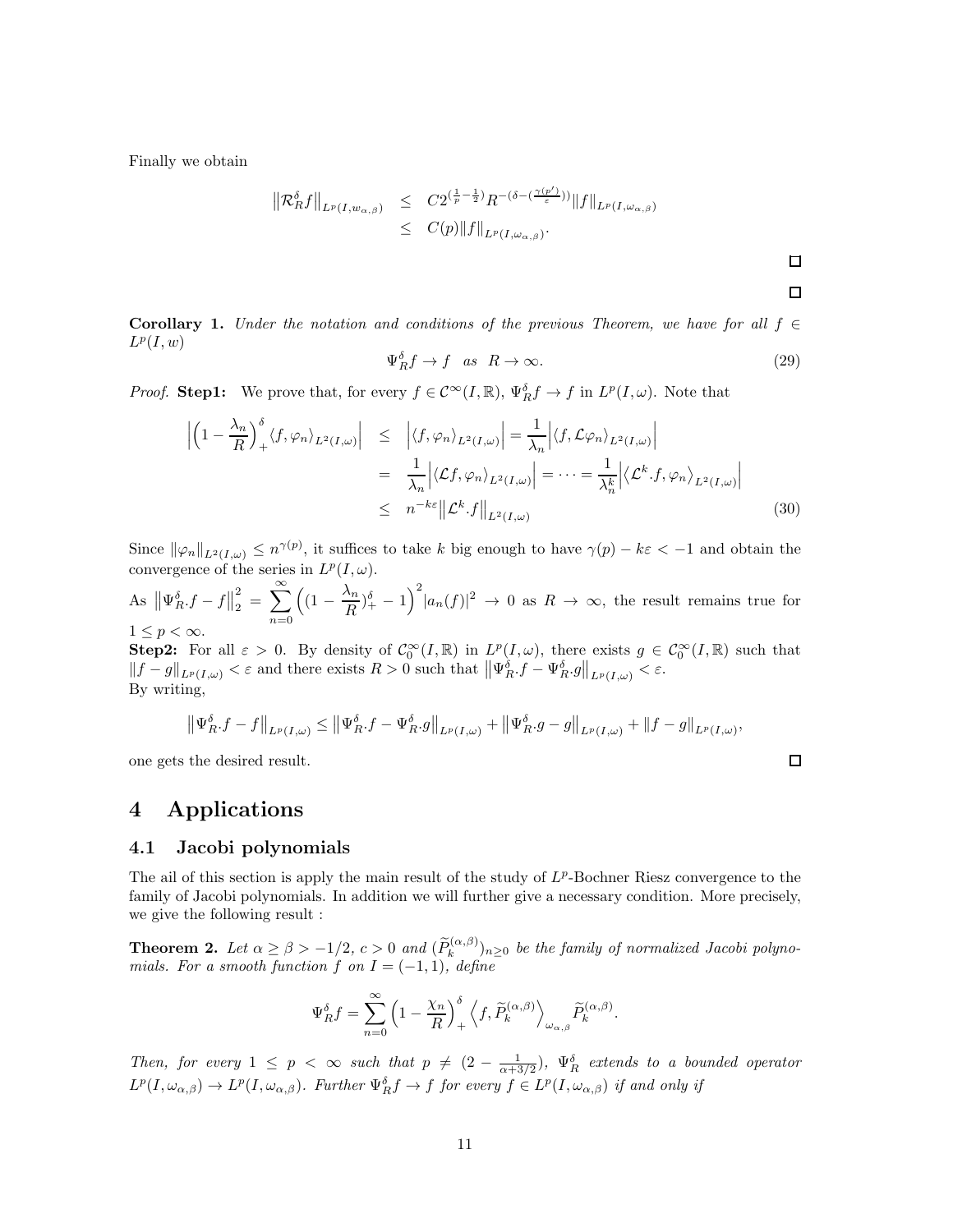$\delta > \max\left\{\frac{\gamma(p')}{2}\right\}$  $\binom{p'}{2}$ , 0, where p' is the conjugate of p and

$$
\gamma(p) = \begin{cases}\n0 & \text{if } 1 < p < p'_0 \\
\epsilon & \text{if } p = p'_0 \\
2(\alpha + 1) \left[ \frac{1}{2} - \frac{1}{p} \right] - \frac{1}{2} & \text{if } p > p'_0 \\
\alpha + \frac{1}{2} & \text{if } p = 1, \infty\n\end{cases}.
$$

#### Jacobi polynomials (Sufficient condition)

Let  $I = (-1, 1)$ , we consider the Jacobi weight be  $\omega_{\alpha,\beta}(x) = (1 - x^{\alpha})^{\alpha}(1 + x)^{\beta}$ ,  $\alpha, \beta > -1/2$ . For  $1 \leq p < \infty$ , the associated  $L^p$  norms are given by

$$
||f||_{L^p(I,\omega_{\alpha,\beta})} = \left(\int_{-1}^1 |f(x)|^p (1-x)^{\alpha} (1+x)^{\beta} dx\right)^{\frac{1}{p}}.
$$

The Jacobi polynomials are the orthonormal family of polynomials with respect to the inner product associated with  $\lVert \cdot \rVert_{L^2(I,\omega_{\alpha,\beta})}$  with leading coefficient being non-negative.

Alternatively, we define the (non-normalized) Jacobi polynomials  $P_k^{(\alpha,\beta)}$  $\int_{k}^{(\alpha,\beta)}$  through the bounded eigenfunctions associated with  $\chi_n = n(n + \alpha + \beta + 1)$  of the following Sturm-Liouville operator

$$
\mathcal{D} = \frac{1}{\omega_{\alpha,\beta}(x)} \frac{d}{dx} \left( \omega_{\alpha+1,\beta+1}(x) \frac{d}{dx} \right)
$$

We consider the normalized Jacobi polynomials  $\widetilde{P}_k^{(\alpha,\beta)} = \left\| P_k^{(\alpha,\beta)} \right\|$ k  $\biggl\| \biggr\|$ −1  $L^2(I,\omega_{\alpha,\beta})P_k^{(\alpha,\beta)}$  which form an orthonormal basis of  $L^2(I, \omega_{\alpha,\beta})$ .

Moreover, let  $p_0 = 2 - \frac{1}{\alpha + 3/2}$  and  $p'_0 = 2 + \frac{1}{\alpha + 1}$  $\frac{1}{\alpha+1/2}$ , then for every  $1 < p < \infty$ , the  $L^p$ -norm of Jacobi polynomials is given by Aptekarev, Buyarov and Degeza [\[2\]](#page-13-1) :

$$
\|\widetilde{P}_n^{(\alpha,\beta)}\|_{L^p(I,\omega_\alpha)} = \begin{cases} C(\alpha,p) + \circ(1) & \text{if } 1 < p < p_0' \\ C(\alpha,p) \log^{1/p}(n)(1+\circ(1)) & \text{when } p = p_0' \\ n^{(\alpha+1/2)(1-\frac{p_0'}{p})} & \text{when } p > p_0' \end{cases} \tag{31}
$$

with  $C(\alpha, p)$  a generic constant depending only on  $\alpha$  and p. Moreover, from [\[24\]](#page-15-2), we have  $\|\widetilde{P}_n^{(\alpha,\beta)}\|_{\infty} \leq$  $Cn^{\alpha + \frac{1}{2}}$ , that is  $\|\widetilde{P}_n^{(\alpha,\beta)}\|_{L^1(I,\omega_\alpha)} \leq Cn^{\alpha + \frac{1}{2}}$ . One concludes that Jacobi polynomials satisfy

$$
\|\widetilde{P}_n^{(\alpha,\beta)}\|_{L^p(I,\omega_\alpha)} \le Cn^{\gamma(p)}\tag{32}
$$

where  $\gamma(p) =$  $\sqrt{ }$  $\Big\}$  $\overline{\mathcal{L}}$ 0 if  $1 < p < p'_0$  $\epsilon$  if  $p = p'_0$ <br>  $2(\alpha + 1) \left[ \frac{1}{2} - \frac{1}{p} \right] - \frac{1}{2}$  if  $p > p'_0$ i  $-\frac{1}{2}$  if  $p > p'_0$  $\alpha + \frac{1}{2}$  if  $p = 1$ for any  $\epsilon > 0$ .

Finally, we can see that the Jacobi polynomials satisfy condition [(A)]. It is well known that the corresponding Liouville operator have  $\chi_n = n(n+\alpha+\beta+1)$  as the  $(n+1)$ -th eigenvalue then we have  $\chi_n \geq n^2$ . Moreover, straightforward computation for a fixed  $0 \leq m < M$ such that  $M - m > 1$  (as used in the proof of the main result) give as

$$
\sum_{\chi_n \in (m,M)} 1 = \sum_{n \in \left( (m + (\frac{\alpha + \beta + 1}{2})^2)^{\frac{1}{2}} - (\frac{\alpha + \beta + 1}{2}), (M + (\frac{\alpha + \beta + 1}{2})^2)^{\frac{1}{2}} - (\frac{\alpha + \beta + 1}{2}) \right)} 1 \le C(M-m)
$$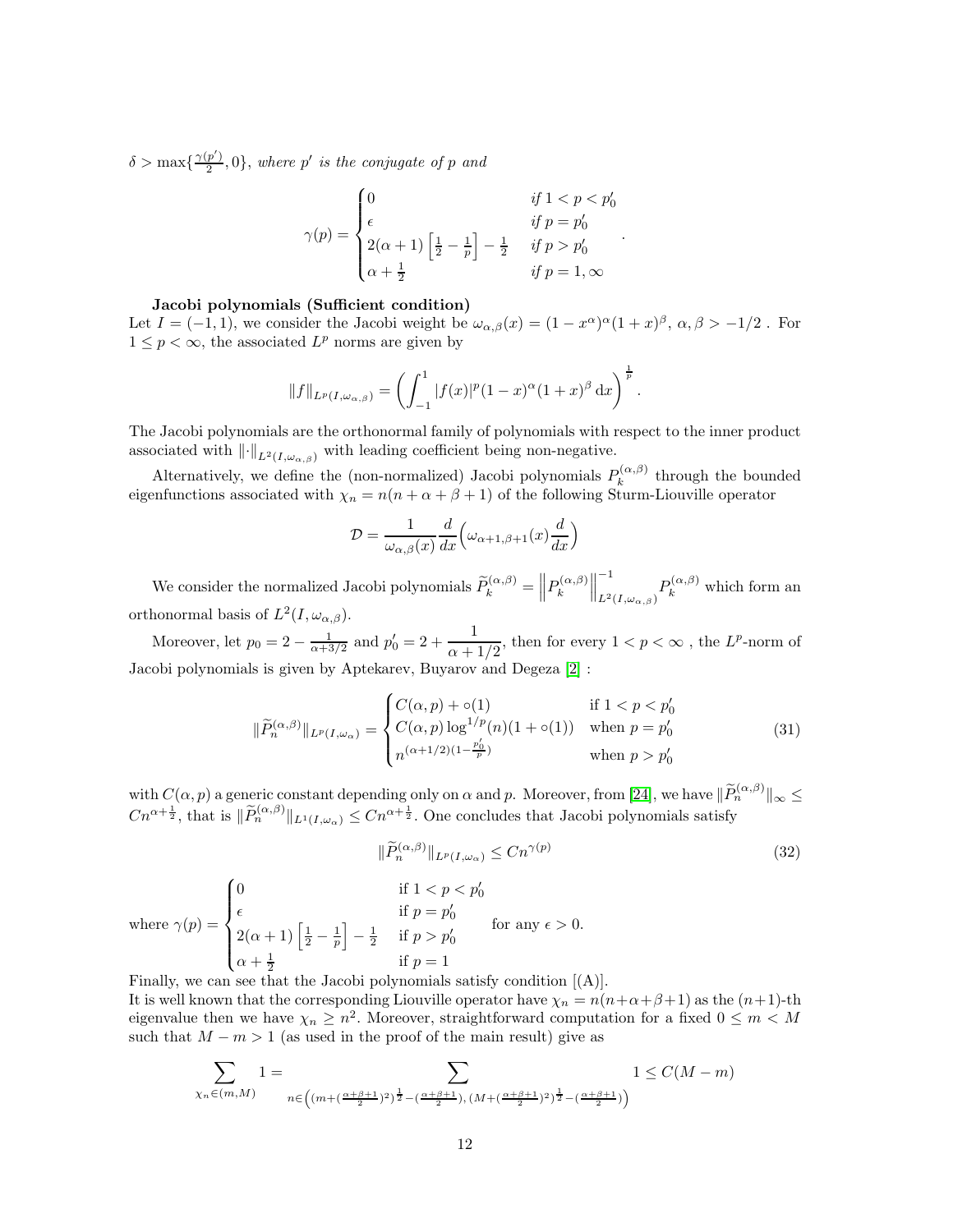So, we can see that condition (B) is also satisfied. Jacobi polynomials (necessary condition)

For the necessary condition, we need to use the transferring theorem from the uniform boundedness of  $\Psi_R^{\delta}$  to the uniform boundedness of the Hankel multiplier transform operator  $\mathcal{M}_{\alpha}$  defined by  $\mathcal{M}_\alpha(f) = \mathcal{H}_\alpha(m\mathcal{H}_\alpha(f))$  where  $m(x) = (1-x^2)_{+}^{\delta}$  and  $\mathcal{H}_\alpha$  is the modified hankel operator defined by  $\mathcal{H}_{\alpha}(f)(x) = \int_0^{\infty}$  $\frac{J_{\alpha}(xy)}{(xy)^{\alpha}}f(y)y^{2\alpha+1}dy$  and that is possible from [\[14\]](#page-14-13). Moreover, from [\[10\]](#page-14-14), the uniform boundedness of the last is hold true if and only if  $\delta > \max\{2(\alpha+1)|\frac{1}{p}-\frac{1}{2}|-\frac{1}{2},0\}$ . It's easy to check that  $\max\{2(\alpha+1)|\frac{1}{p}-\frac{1}{2}|-\frac{1}{2},0\}\geq \max\{\frac{\gamma(p')}{2}$  $\frac{p'}{2}$ , 0} for every  $p \neq 2 - \frac{1}{\alpha + 3/2}$ , then we get our necessary condition.

### 4.2 Weighted and Hankel prolate

We apply now our main result to the case of the weighted and Hankel prolate. More precisely :

**Theorem 3.** Let  $\alpha > -1/2$ ,  $\delta$  and  $c$  be two positive number and  $(\psi_{n,c}^{(\alpha)})_{n\geq 0}$  be the family of weighted prolate spheroidal wave functions. For a smooth function f on  $I = (-1, 1)$ , we define

$$
\Psi_R^{\delta} f = \sum_{n=0}^{\infty} \left( 1 - \frac{\chi_{n,\alpha}(c)}{R} \right)_+^{\delta} \left\langle f, \psi_{n,c}^{(\alpha)} \right\rangle_{L^2(I,\omega_\alpha)} \psi_{n,c}^{(\alpha)}.
$$

Then, for every  $1 \leq p < \infty$ ,  $\Psi_R^{\delta}$  extends to a bounded operator  $L^p(I, \omega_\alpha) \to L^p(I, \omega_\alpha)$ . Further,  $\Psi_R^{\delta} f \to f$  for every  $f \in L^p(I, \omega_\alpha)$  such that  $\delta > \max\{\frac{\gamma(p')}{2}\}$  $\frac{p'}{2}$ , 0} and  $p \neq 2 - \frac{1}{\alpha + 3/2}$  where

$$
\gamma(p) = \begin{cases} 0 & \text{if } 1 < p < p'_0 \\ \epsilon & \text{if } p = p'_0 \\ 2(\alpha + 1) \left[ \frac{1}{2} - \frac{1}{p} \right] - \frac{1}{2} & \text{if } p > p'_0 \\ \alpha + 1 & \text{if } p = 1 \end{cases}
$$

.

Proof. We recall that from [\(13\)](#page-3-0), the GPSWFs are the eigenfunctions of the Sturm-Liouville operator  $\mathcal{L}_c^{(\alpha)}$ . Also, note that the  $(n+1)-$ th eigenvalue  $\chi_n^{\alpha}(c)$  of  $\mathcal{L}_c^{(\alpha)}$  satisfies the following classical inequalities,

$$
n^2 \le n(n+2\alpha+1) \le \chi_n^{\alpha}(c) \le n(n+2\alpha+1) + c^2, \quad \forall n \ge 0.
$$

Moreover, for every  $0 \leq m < M$  such that  $M - m > 1$ , we have

$$
\sum_{\chi_{n,\alpha}(c)\in(m,M)} 1 \leq \sum_{n(n+2\alpha+1)\in(\max(0,m-c^2),M)} 1
$$
\n
$$
\leq \sum_{(n+\alpha+1/2)^2-(\alpha+1/2)^2\in(\max(0,m-c^2),M)} 1
$$
\n
$$
\leq \sum_{n\in((\max(0,m-c^2)+(\alpha+1/2)^2)^{\frac{1}{2}}-(1/2+\alpha),(M+(\alpha+1/2)^2)^{\frac{1}{2}}-(1/2+\alpha))} 1
$$
\n
$$
\leq C(M-m)
$$

It follows that condition (B) is satisfied.

Form [\[4\]](#page-14-15) Lemma 2.6, one can conclude that condition (A) is satisfied for weighted prolate spheroidal wave functions for  $1 < p < \infty$ . Moreover, it has been shown in [\[15\]](#page-14-12) that  $\left\|\psi_{n,c}^{(\alpha)}\right\|_{\infty} \leq C\left(\chi_n^{\alpha}(c)\right)^{\frac{\alpha+1}{2}}$ . Then by using [\(14\)](#page-3-1) we obtain,  $\left\|\psi_{n,c}^{(\alpha)}\right\|_1 \leq C\left(\chi_n^{\alpha}(c)\right)^{\frac{\alpha+1}{2}} \leq Cn^{\alpha+1}$ .  $\Box$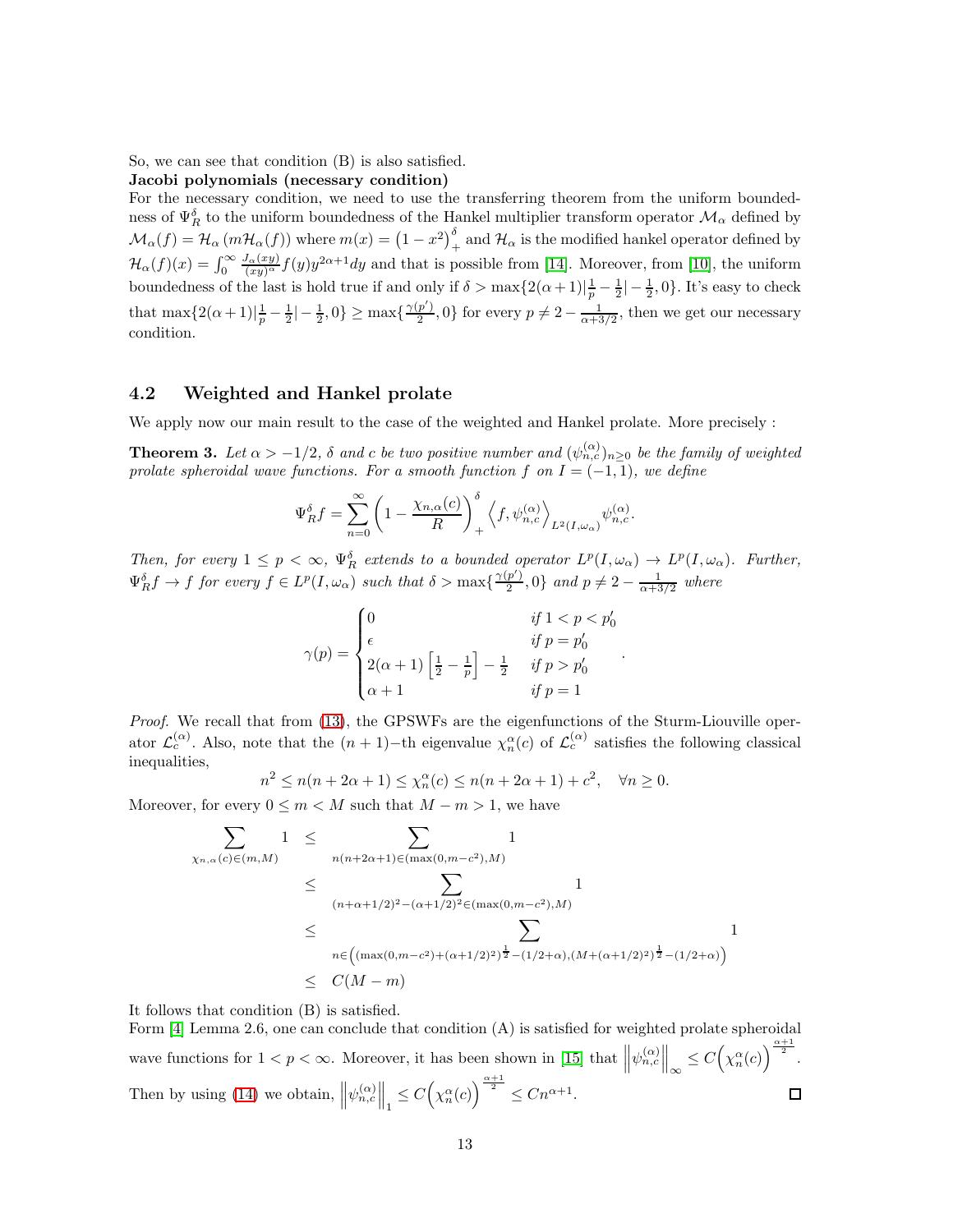**Theorem 4.** Let  $\alpha > -1/2$  and  $c > 0$  and  $(\varphi_{n,c}^{(\alpha)})_{n \geq 0}$  be the family of Hankel prolate spheroidal wave functions. For a smooth function f on  $I = (0, 1)$ , define

$$
\Psi_R^{\delta} f = \sum_{n=0}^{\infty} \left( 1 - \frac{\chi_{n,\alpha}(c)}{R} \right)_+^{\delta} \left\langle f, \varphi_{n,c}^{(\alpha)} \right\rangle_{L^2(0,1)} \varphi_{n,c}^{(\alpha)}.
$$

Then, for every  $1 \leq p < \infty$ ,  $\Psi_R^{\delta}$  extends to a bounded operator  $L^p(0,1) \to L^p(0,1)$ . Further

$$
\Psi_R^{\delta} f \to f \qquad in \ L^p(0,1)
$$

for every  $f \in L^p(0,1)$  such that  $\delta > \max\{\frac{\gamma(p')}{2}\}$  $\frac{p}{2}$ , 0} where

$$
\gamma(p) = \begin{cases} \frac{1}{p} - \frac{1}{2} & \text{if } 1 < p < 4\\ \epsilon - \frac{1}{4} & \text{if } p = 4\\ \frac{1}{3} \left[ \frac{1}{p} - 1 \right] & \text{if } p > 4\\ 1 & \text{if } p = 1 \end{cases}
$$

.

*Proof.* From [\(9\)](#page-3-2), the CPSWFs basis  $\varphi_{n,c}^{\alpha}$  is the n-th order bounded eigenfunction of the positive self-adjoint operator  $\mathcal{L}_c^{\alpha}$  associated with the eigenvalue  $\chi_{n,\alpha}(c)$ . The 2d-Slepian family  $\varphi_{n,c}^{\alpha}$  form an orthonormal basis of  $L^2(0,1)$  and the eigenvalues family  $\chi_{n,\alpha}(c)$  satisfy the following inequality

$$
4n^2 \le (2n + \alpha + 1/2)(2n + \alpha + 3/2) \le \chi_{n,\alpha}(c) \le (2n + \alpha + 1/2)(2n + \alpha + 3/2) + c^2
$$

Moreover, for every  $0 \leq m < M$  such that  $M - m > 1$ , we have

$$
\sum_{\chi_{n,\alpha}(c)\in(m,M)} 1 \leq \sum_{(2n+\alpha+1/2)(2n+\alpha+3/2)\in(\max(0,m-c^2),M)} 1
$$
\n
$$
\leq \sum_{(2n+\alpha+1)^2-1/4\in(\max(0,m-c^2),M)} 1
$$
\n
$$
\leq \sum_{n\in\left(\frac{1}{2}(\max(0,m-c^2)+1/4)^{\frac{1}{2}}-\frac{1}{2}(1+\alpha),\frac{1}{2}(M+1/4)^{\frac{1}{2}}-\frac{1}{2}(1+\alpha)\right)} 1
$$
\n
$$
\leq C(M-m)
$$

we can now see that condition (B) is satisfied.

Form [\[4\]](#page-14-15) Lemma 2.6 again, one can conclude that condition (A) is satisfied for circular prolate spheroidal wave functions for  $1 < p < \infty$ . Moreover, it has been shown in [\[3\]](#page-13-0) that  $\left\|\varphi_{n,c}^{(\alpha)}\right\|_{\infty} \leq$  $C(\chi_{n,\alpha}(c))^{\frac{1}{2}}$ , then from [\(10\)](#page-3-3) we obtain  $\left\|\varphi_{n,c}^{(\alpha)}\right\|_{L^1(0,1)} \leq C(\chi_{n,\alpha}(c))^{\frac{1}{2}} \leq Cn$ .  $\Box$ 

## References

.

- [1] W.O. Amrein, A. M. Hinz and D. B. Pearson, Sturm-Liouville Theory: Past and Present, Birkhäuser, Basel-Boston-Berlin, (2005).
- <span id="page-13-1"></span>[2] A.I. Aptekarev, V.S. Buyarov & I.S. Degeza, Asymptotic behavior of the  $L^p$ -norms and the entropy for general orthogonal polynomials. Russian Acad. Sci. Sb. Math. 82 (1995), 373–395.
- <span id="page-13-0"></span>[3] M. Boulsane and A. Karoui, The Finite Hankel Transform Operator: Some Explicit and Local Estimates of the Eigenfunctions and Eigenvalues Decay Rates, J. Four. Anal. Appl, 24 , (2018), 1554-1578.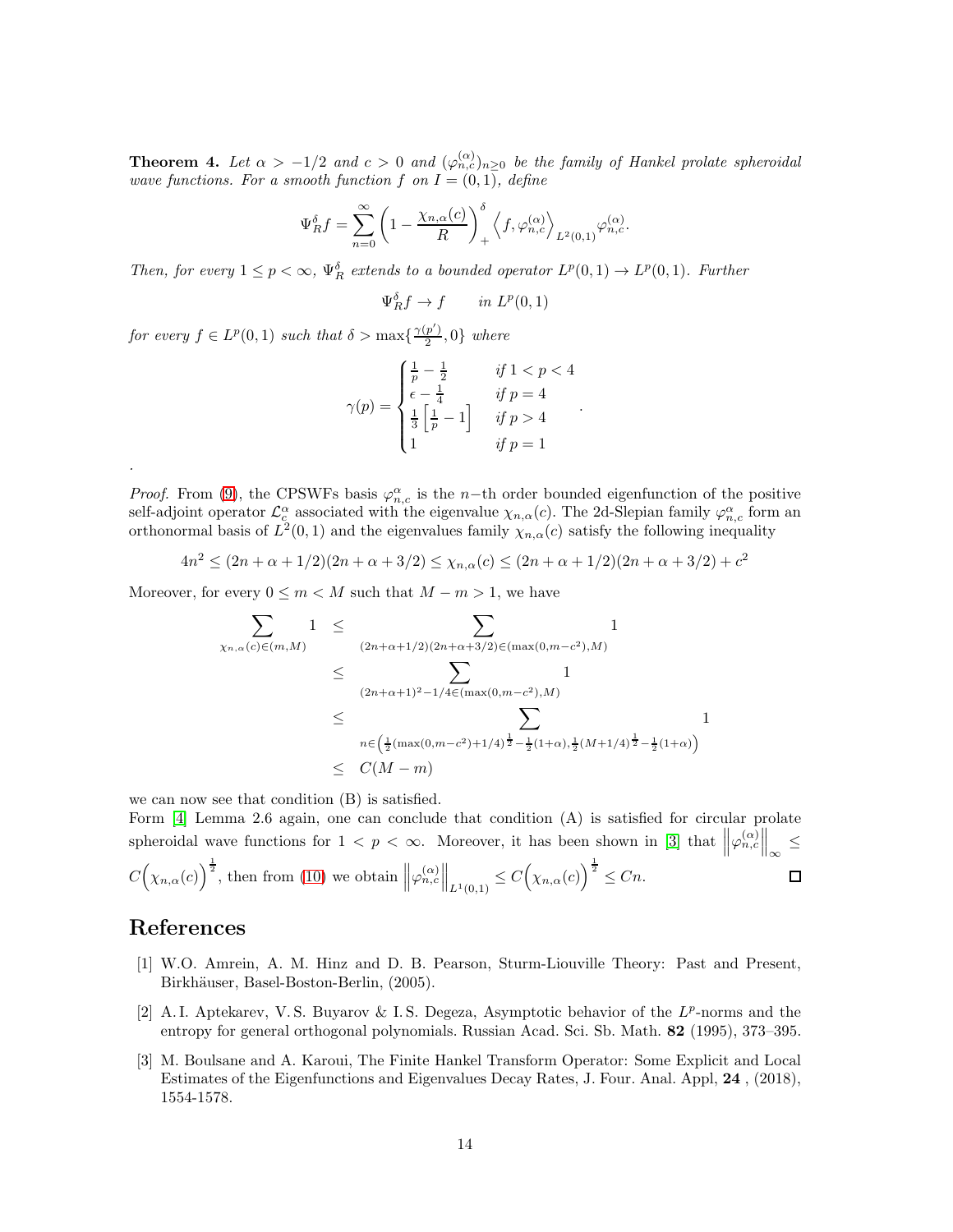- <span id="page-14-15"></span><span id="page-14-0"></span>[4] M. Boulsane, P. Jaming and A. Souabni, Mean convergence of prolate spheroidal series and their extensions, J. Functional Analysis, 277, (2019)
- [5] S. Bochner , Summation of multiple Fourier series by spherical means. Trans. Amer. Math. Soc 40 (1936), 175–207.
- <span id="page-14-6"></span>[6] V. Casarino and M. M. Peloso,  $L^p$ -summability of Riesz means for the sublaplacian on complex spheres, J. London Math. Soc. (2) 83 (2011) 137–152.
- <span id="page-14-8"></span><span id="page-14-4"></span>[7] P.Chen, X. T. Duong, D. He, S. Lee and L. Yan, Almost everywhere convergence of Bochner-Riesz means for the Hermite operator. [arXiv:2006.05689v](http://arxiv.org/abs/2006.05689)3.
- [8]  $\dot{\text{O}}$ . Ciaurri and L. Roncal, The Bochner–Riesz means for Fourier–Bessel expansions Journal of Functional Analysis 228 (2005), 83–113.
- <span id="page-14-5"></span>[9] O.Ciaurri and L.Roncal, The Bochner–Riesz means for Fourier–Bessel expansions: Norm inequalities for the maximal operatorand almost everywhere convergence. Journal of Approximation Theory 167 (2013), 121–146.
- <span id="page-14-14"></span>[10] S.Ciaurri and J. L. Varona, An Uniform Boundedness for Bochner-Riesz Operators Related to the Hankel Transform. J of lnequal and AppL, 2002, 7(6), 759–777.
- <span id="page-14-1"></span>[11] L. Colzani and G. Travaclini, Estimates for Riesz Kernels of Eigenfunction Expansions of Elliptic Differential Operators on Compact Manifolds.Journal of Functional Analysis 96,( 1991) l-30
- [12] E.B. Davies, Heat Kernels and Spectral Theory, Cambridge University Press, Cambridge, (1989).
- [13] J. Horvath, L'oeuvre math´ematique de Marcel Riesz I. Cahiers du s´eminaire d'histoire des mathématiques, tome 3  $(1982)$ , 83-121.
- <span id="page-14-13"></span><span id="page-14-12"></span>[14] S. Igari, On The Multipliers of Hankel Transform. Tohoku Math. Journal. 24(1972), 201-206.
- [15] A. Karoui and A. Souabni, Generalized Prolate Spheroidal Wave Functions: Spectral Analysis and Approximation of Almost Band-limited Functions. J. Four. Anal. Appl. 22 (2016), 383–412.
- <span id="page-14-2"></span>[16] G. Mauceri , Riesz means for the eigenfunction expansions for a class of hypo-elliptic differential operators. Ann. Inst. Fourier 31 (1981), 115–140.
- <span id="page-14-7"></span>[17] C. Meaney, Divergent Cesaro and Riesz means of Jacobi and Laguerre expansions.Proceedings of the American Mathematical Society. 131 (2003), 3123–3128.
- <span id="page-14-3"></span>[18] D. Müller, On Riesz means of eigenfunction expansions for the Kohn Laplacian. J. Reine Angew. Math 401 (1989), 113–121.
- <span id="page-14-9"></span>[19] M. Riesz, Sur les fonctions conjugées. Math. Z. 27 (1927), 218–244.
- [20] D. Slepian and H. O. Pollak, Prolate spheroidal wave functions, Fourier analysis and uncertainty I, Bell System Tech. J. 40 (1961), 43–64.
- <span id="page-14-10"></span>[21] D.Slepian, Prolate spheroidal wave functions, Fourier analysis and uncertainty–IV: Extensions to many dimensions; generalized prolate spheroidal functions, Bell System Tech. J. 43 (1964), 3009–3057.
- <span id="page-14-11"></span>[22] D. Slepian, Some comments on Fourier analysis, uncertainty and modeling. SIAM Rev. 25 (1983) 379-393.